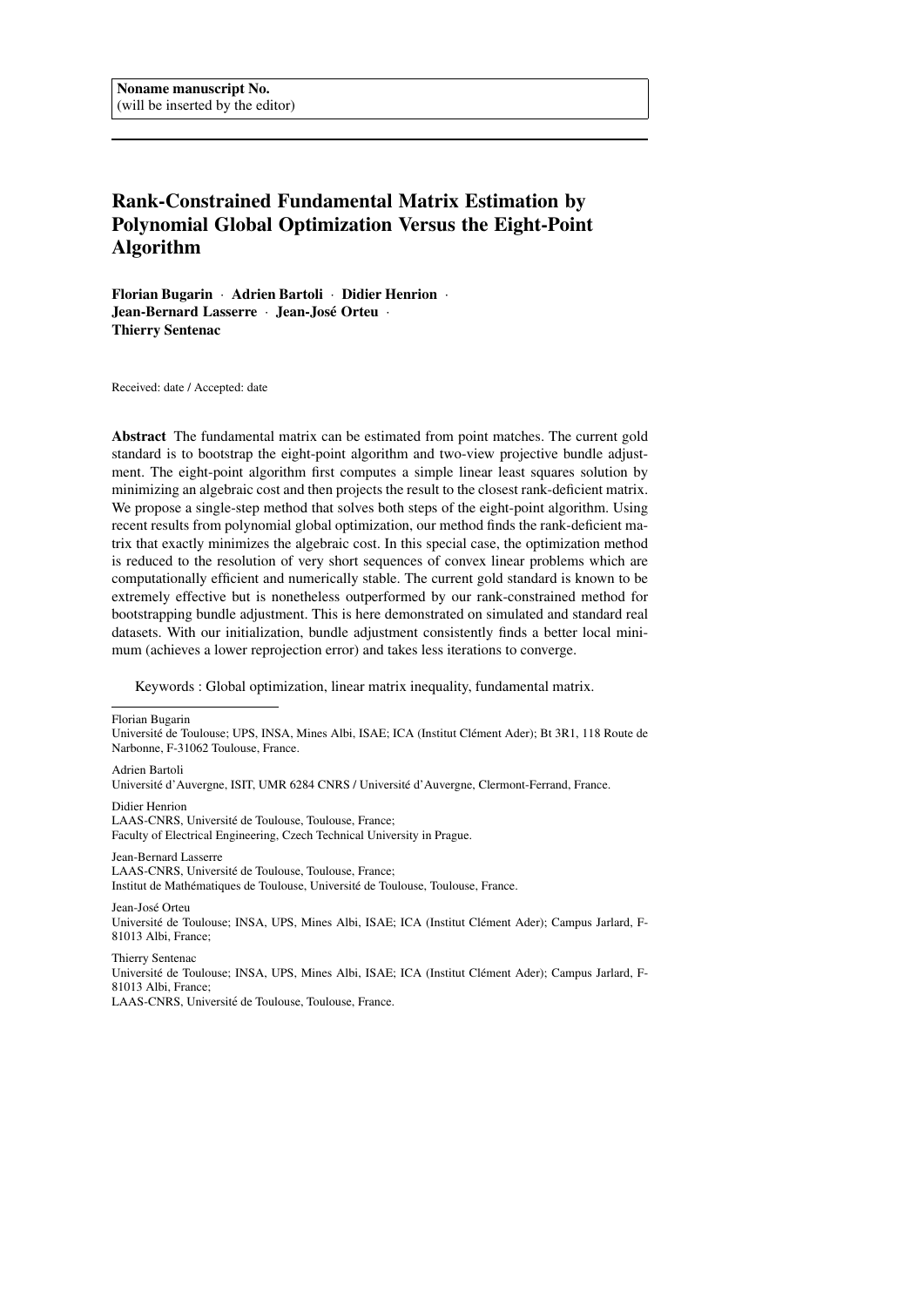# 1 Introduction

The fundamental matrix has received a great interest in the computer vision community (see for instance  $[1, 2, 3, 4, 5, 6, 7]$  $[1, 2, 3, 4, 5, 6, 7]$  $[1, 2, 3, 4, 5, 6, 7]$  $[1, 2, 3, 4, 5, 6, 7]$  $[1, 2, 3, 4, 5, 6, 7]$  $[1, 2, 3, 4, 5, 6, 7]$  $[1, 2, 3, 4, 5, 6, 7]$ . This  $(3 \times 3)$  rank-two matrix encapsulates the epipolar geometry, the projective motion between two uncalibrated perspective cameras, and serves as a basis for 3D reconstruction, motion segmentation and camera self-calibration, to name a few. Given *n* point matches  $(\mathbf{q}_i, \mathbf{q}'_i)$ ,  $i = 1, \ldots, n$  between two images, the fundamental matrix may be estimated in two phases. The initialization phase finds some suboptimal estimate while the refinement phase iteratively minimizes an optimal but nonlinear and nonconvex criterion. The gold standard uses the *eight-point algorithm* and *projective bundle adjustment* for these two phases, respectively. A 'good enough' initialization is necessary to avoid local minima at the refinement phase as much as possible. The main goal of this article is to improve the current state of the art regarding the initialization phase. We here focus on input point matches that do not contain mismatches (a pair of points incorrectly associated). The problem of mismatches has been specifically addressed by the use of robust methods in the literature.

The eight-point algorithm follows two steps [\[1\]](#page-20-0). In its first step, it relaxes the rankdeficiency constraint and solves the following convex problem:

$$
\tilde{\mathbf{F}} = \underset{\mathbf{F} \in \mathbb{R}^{3 \times 3}}{\arg \min} C(\mathbf{F}) \text{ s.t. } ||\mathbf{F}||^2 = 1,
$$
\n(1)

where *C* is a convex, linear least squares cost, hereinafter called the *algebraic cost*:

$$
C(\mathbf{F}) = \sum_{i=1}^{n} \left( \mathbf{q}'_{i}^{\top} \mathbf{F} \mathbf{q}_{i} \right)^{2}.
$$
 (2)

This minimization is subject to the normalization constraint  $\|\mathbf{F}\|^2 = 1$ . This is to avoid the trivial solution  $\mathbf{F} = \mathbf{0}$ . Normalization will be further discussed in section [3.](#page-4-0) The estimated matrix  $\tilde{F}$  is thus *not* a fundamental matrix yet. In its second step, the eight-point algorithm computes the closest rank-deficient matrix to  $\tilde{F}$  as:

$$
\mathbf{F}_{8pt} = \underset{\mathbf{F} \in \mathbb{R}^{3 \times 3}}{\arg \min} \|\mathbf{F} - \tilde{\mathbf{F}}\|^2 \text{ s.t. } \det(\mathbf{F}) = 0. \tag{3}
$$

Both steps can be easily solved. The first step is a simple linear least squares problem and the second step is solved by nullifying the least singular value of  $\tilde{F}$ . It has been shown [\[4\]](#page-20-3) that this simple algorithm performs extremely well in practice, provided that the image point coordinates are *standardized* by simply rescaling them so that they lie in  $[-\sqrt{2};\sqrt{2}]^2$ .

Our main contribution in this paper is an approach that solves for the fundamental matrix minimizing the algebraic cost. In other words, we find the global minimum of:

<span id="page-1-0"></span>
$$
\mathbf{F}_{Gp} = \underset{\mathbf{F} \in \mathbb{R}^{3 \times 3}}{\arg \min} C(\mathbf{F}) \text{ s.t. } \det(\mathbf{F}) = 0 \text{ and } ||\mathbf{F}||^2 = 1. \tag{4}
$$

Perhaps more importantly, we also quantify the impact that each of  $\mathbf{F}_{8pt}$  and  $\mathbf{F}_{Gp}$  has when used as an initial estimate in Bundle Adjustment. Each initial estimate will lead Bundle Adjustment to its own refined estimate. The two final estimates may thus be different since, as the difference between the two initial estimates grows larger, the probability that they lie in different basins of attraction increases. Our measure quantifies:

1. how far are these two basins of attraction,

2. how many iterations will Bundle Adjustment take to converge.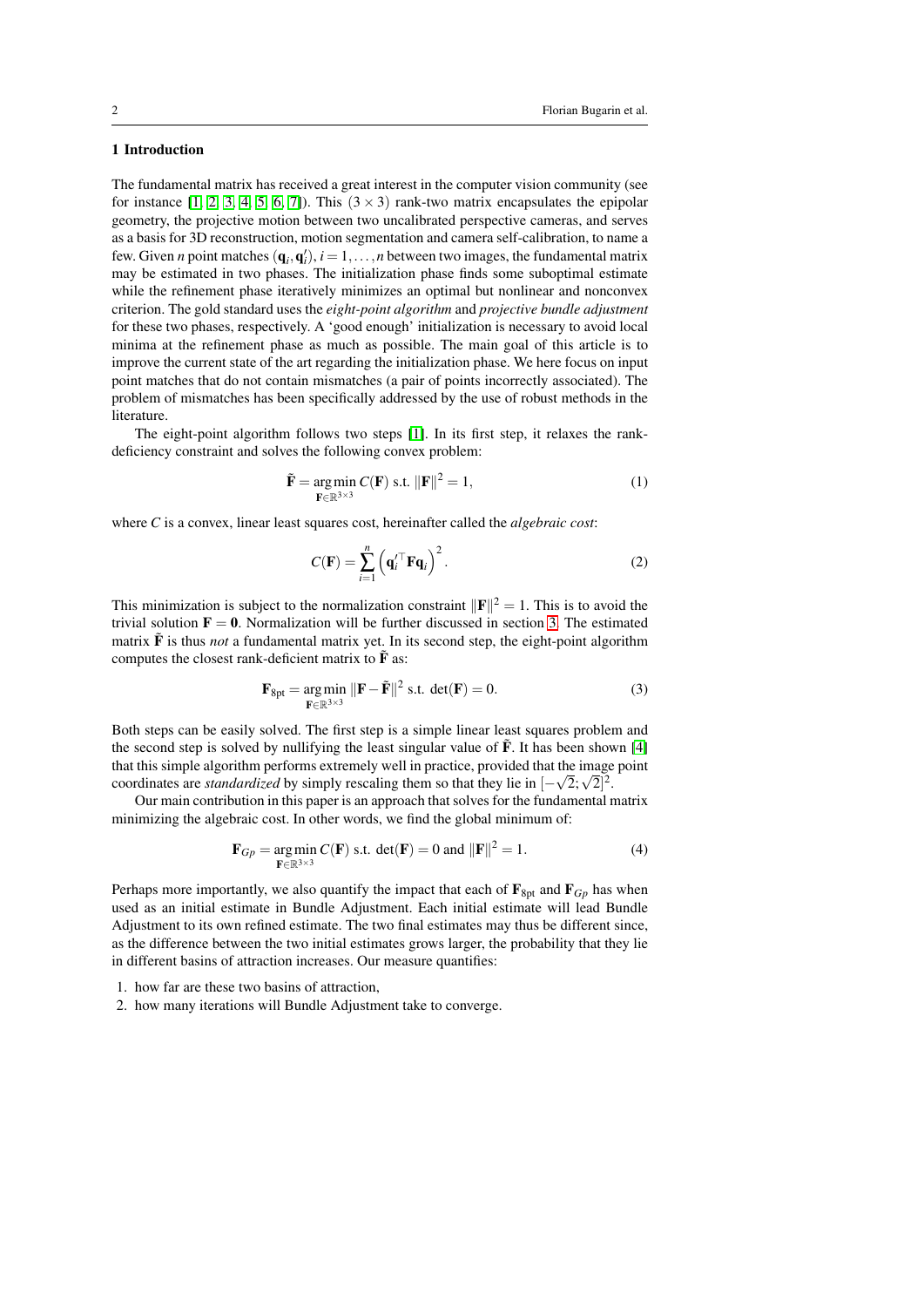The proposed algorithm uses polynomial global optimization [\[8,](#page-20-7) [9\]](#page-21-0). Previous attempts [\[10,](#page-21-1) [11,](#page-21-2) [12\]](#page-22-0) in the literature differ in terms of optimization strategy and parameterization of the fundamental matrix. None solves problem [\(4\)](#page-1-0) optimally for a general parameterization: they either do not guarantee global optimality [\[11,](#page-21-2) [12\]](#page-22-0) or prescribe some camera configurations [\[10,](#page-21-1) [11,](#page-21-2) [12\]](#page-22-0) (requiring typically that the epipole in the first camera does not lie at infinity). Furthermore, the main criticism made to the optimization method we use is the resolution of a hierarchy of convex linear problems of increasing size, which is computationally ineffective and numerically unstable. The proposed solution overcomes this drawback: experiments show that, in most of cases, the proposed algorithm only requires solving the second relaxation of the sequences.

Our experimental evaluation on simulated and real datasets compares the difference between the eight-point algorithm and ours used as initialization to bundle adjustment. We observe that *(i)* bundle adjustment consistently converges within less iterations with our initialization and *(ii)* bundle adjustment always achieves an equal or lower reprojection error with our initialization. We provide numerous examples of real image pairs from standard datasets. They all illustrate practical cases for which our initialization method allows bundle adjustment to reach a better local minimum than the eight-point algorithm.

# 2 State of the Art

Accurately and automatically estimating the fundamental matrix from a pair of images has received a lot of attention. We first review a four-class categorization of existing methods, and specifically investigate the details of existing global methods. We finally state the improvements brought by our global method.

### 2.1 Categorizing Methods

A classification of the different methods in three categories –linear, iterative and robust– was proposed in [\[2\]](#page-20-1). Linear methods directly optimize a linear least squares cost. They include the eight-point algorithm [\[1\]](#page-20-0), SVD resolution [\[2\]](#page-20-1) and variants [\[3,](#page-20-2) [4,](#page-20-3) [5,](#page-20-4) [6\]](#page-20-5). Iterative methods iteratively optimize a nonlinear and nonconvex cost. They require, and are sensitive to the quality of, an initial estimate. The first group of iterative methods minimizes the distances between points and epipolar lines [\[13,](#page-22-1) [14\]](#page-22-2). The second group minimizes some approximation of the reprojection error [\[15,](#page-22-3) [16,](#page-22-4) [17,](#page-22-5) [18\]](#page-23-0). The third group of methods minimizes the reprojection error, and are equivalent to two-view projective bundle adjustment. Iterative methods typically use a nonlinear parameterization of the fundamental matrix which guarantees that the rank-deficiency constraint is met. For instance, a minimal 7-parameter update can be used over a consistent orthogonal representation [\[7\]](#page-20-6). Finally, robust methods estimate the fundamental matrix while classifying each point match as inlier or outlier. Robust methods use M-Estimators [\[19\]](#page-23-1), LMedS (median least squares) [\[16\]](#page-22-4) or RANSAC (random sampling consensus) [\[20\]](#page-23-2). Both LMedS and RANSAC are stochastic.

To these three categories, we propose to add a fourth one: *global methods*. Global methods attempt at finding the global minimum of a nonconvex problem. Convex relaxations have been used to combine a convex cost with the rank-deficiency constraint [\[11\]](#page-21-2). However, these relaxations do not converge to a global minimum and the solution's optimality is not certified.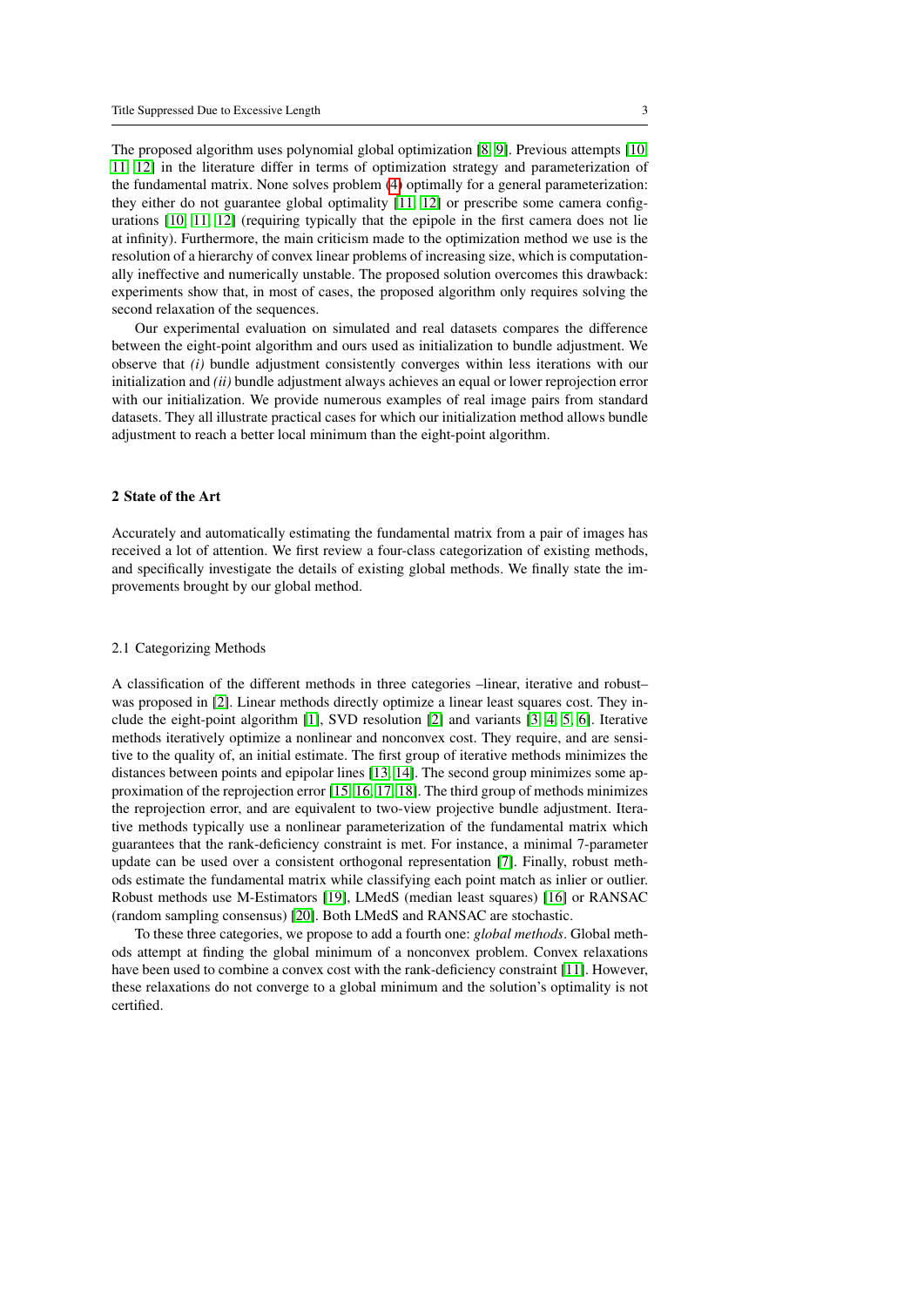# 2.2 Global Methods

In theory, for a constrained optimization problem, global optimization methods do not require an initial guess and may be guaranteed to reach the global minimum, thereby certifying optimality. Such global methods can be separated in two classes. The methods of the first class describe the search space as exhaustively as possible in order to test as many candidate solutions as possible. Following this way, there are methods such as Monte-Carlo sampling, which test random elements satisfisying constraints, and reactive tabu search [\[21,](#page-24-0) [22\]](#page-24-1), which continues searching even after a local minimum has been found. The major drawback of these methods is mainly in the prohibitive computation time required to have a sufficiently high probability of success. Moreover, even in case of convergence, there is no certificate of global optimality. Contrary to the methods of the first class, methods lying in the second class provide a certificate of global optimality using the mathematical theory from which they are built. Branch and Bound algorithms [\[23\]](#page-24-2) or global optimization by interval analysis [\[24,](#page-24-3) [25\]](#page-24-4) are some examples. However, although these methods can be faster than those of the first category, their major drawback is their lack of generality. Indeed, these methods are usually dedicated to one particular type of cost function because they use highly specific computing mechanisms to be as efficient as possible. A review of global methods may be found in [\[26\]](#page-24-5).

A good deal of research has been conducted over the last few decades on applying global optimization methods in order to solve polynomial minimization problems under polynomial constraints. The major drawback of these applications has been the difficulty to take constraints into account. But, by solving simplified problems, these approaches have mainly been used to find a starting point for local iterative methods. However, recent results in the areas of convex and polynomial optimization have facilitated the emergence of new approaches. These have attracted great interest in the computer vision community. In particular, global polynomial optimization [\[8,](#page-20-7) [9\]](#page-21-0) has been used in combination with a finiteepipole nonlinear parameterization of the fundamental matrix [\[10\]](#page-21-1). This method does not consequently cover camera setups where the epipole lies at infinity. A global convex relaxation scheme [\[8,](#page-20-7) [9\]](#page-21-0) was used to minimize the Sampson distance [\[12\]](#page-22-0). Because this implies minimizing a sum of many rational functions, the generic optimization method had to be specifically adapted and lost the property of certified global optimality.

### 2.3 The Proposed Method

The proposed method lies in the fourth category: it is a global method. Similarly to the eight-point algorithm, it minimizes the algebraic cost, but explicitly enforces the nonlinear rank-deficiency constraint. Contrarily to previous global methods [\[10,](#page-21-1) [11,](#page-21-2) [12\]](#page-22-0), the proposed method handles all possible camera configurations (it does not make an assumption on the epipoles being finite or infinite) and certifies global optimality. Moreover, the presented algorithm is based on the resolution of a very short sequence of convex linear problems and is therefore computationally efficient.

A large number of attempts to introduce global optimization have been made in the literature. In [\[11\]](#page-21-2), a dedicated hierarchy of convex relaxations is defined in order to globally solve the problem of fundamental matrix estimation.

In [\[10\]](#page-21-1), Lasserre's hierarchy is used jointly with the introduction of the singularity constraint in the problem description. In [\[12\]](#page-22-0) the authors minimize the Sampson distance (which theoretically gives better results) by solving a specific hierarchy of convex relaxations built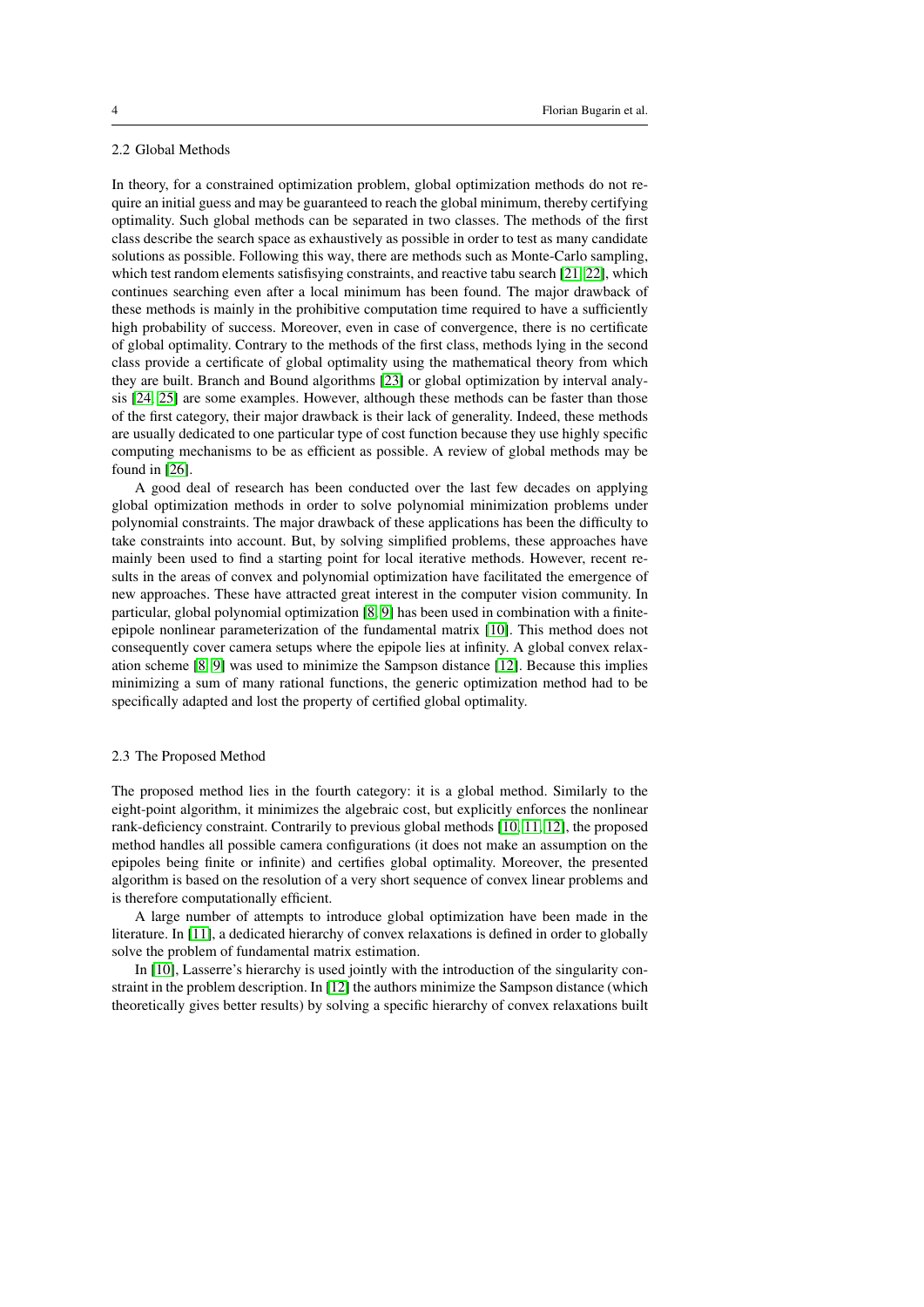upon an epigraph formulation. Finally, in a very recent work [\[28\]](#page-25-0), the algebraic error is globally minimized thanks to the resolution of seven subproblems. Each subproblem is reduced to a polynomial equation system solved via a Gröbner basis solver. The singularity constraint is satisfied thanks to the right epipole parametrization. Although this parametrization ensures that  $\bf{F}$  is singular while using the minimum number of parameters, this method is not practical since it would be necessary to solve 126 subproblems in order to cover all the 18 possible parameter sets [\[16\]](#page-22-4). Therefore it is preferable to introduce the singularity constraint directly in the problem description rather than via some parametrization of F.

### <span id="page-4-0"></span>3 Polynomial Global Optimization

#### 3.1 Introduction

Given a real-valued polynomial  $f(x)$ :  $\mathbb{R}^n \to \mathbb{R}$ , we are interested in solving the problem:

<span id="page-4-1"></span>
$$
f^* = \inf_{x \in K} f(x) \tag{5}
$$

where  $K \subseteq \mathbb{R}^n$  is a (not necessarily convex) compact set defined by polynomial inequalities:  $g_i(x) \geq 0$ ,  $j = 1, \ldots, m$ . Our optimization method is based on an idea first described in [\[29\]](#page-25-1). It consists in reformulating the nonconvex global optimization problem [\(5\)](#page-4-1) as the equivalent convex linear programming problem:

<span id="page-4-2"></span>
$$
\widehat{f} = \inf_{\mu \in \mathcal{P}(K)} \int_{K} f(x) d\mu,\tag{6}
$$

where  $\mathcal{P}(K)$  is the set of probability measures supported on *K*. Note that this reformulation is true for any continuous function (not necessarily polynomial) and any compact set  $K \subseteq \mathbb{R}^n$ . Indeed, as  $f^* \le f(x)$ , then  $f^* \le \int_K f d\mu$  and thus  $f^* \le \hat{f}$ . Conversely, if  $x^*$  is a global minimizer of [\(5\)](#page-4-1), then the probability measure  $\mu^* \triangleq \delta_{x^*}$  (the Dirac at  $x^*$ ) is ad-missible for [\(6\)](#page-4-2). Moreover, because  $\hat{f}$  is a solution of (6), the following inequality holds:  $\int_K f(x) d\mu \ge \widehat{f}$ ,  $\forall \mu \in \mathcal{P}(K)$  and thus  $f^* = \int_K f(x) \, \delta_{x^*} \ge \widehat{f}$ . Instead of optimizing over the finite-dimensional euclidean space *K*, we optimize over the infinite-dimensional set of probability measures  $\mathcal{P}(K)$ . Thus, Problem [\(6\)](#page-4-2) is, in general, not easier to solve than Problem [\(5\)](#page-4-1). However, in the special case of *f* being a polynomial and *K* being defined by polynomial inequalities, we will show how Problem [\(6\)](#page-4-2) can be reduced to solving a (generically finite) sequence of convex linear matrix inequality (LMI) problems.

# 3.2 Notations and Definitions

First, given vectors  $\alpha = (\alpha_1, ..., \alpha_n)^\top \in \mathbb{N}^n$  and  $x = (x_1, ..., x_n)^\top \in \mathbb{R}^n$ , we define the *monomial*  $x^{\alpha}$  by:

$$
x^{\alpha} \stackrel{\Delta}{=} x_1^{\alpha_1} x_2^{\alpha_2} \dots x_n^{\alpha_n} \tag{7}
$$

and its *degree* by  $deg(x^{\alpha}) \triangleq ||\alpha||_1 = \sum_{i=1}^n$  $\alpha_i$ . For  $t \in \mathbb{N}$ , we define  $\mathbb{N}_t^n$  the space of the *n*dimensional integer vector with a norm lower than *t* as:

$$
\mathbb{N}_t^n \triangleq \{ \alpha \in \mathbb{N}^n \mid \|\alpha\|_1 \leq t \}. \tag{8}
$$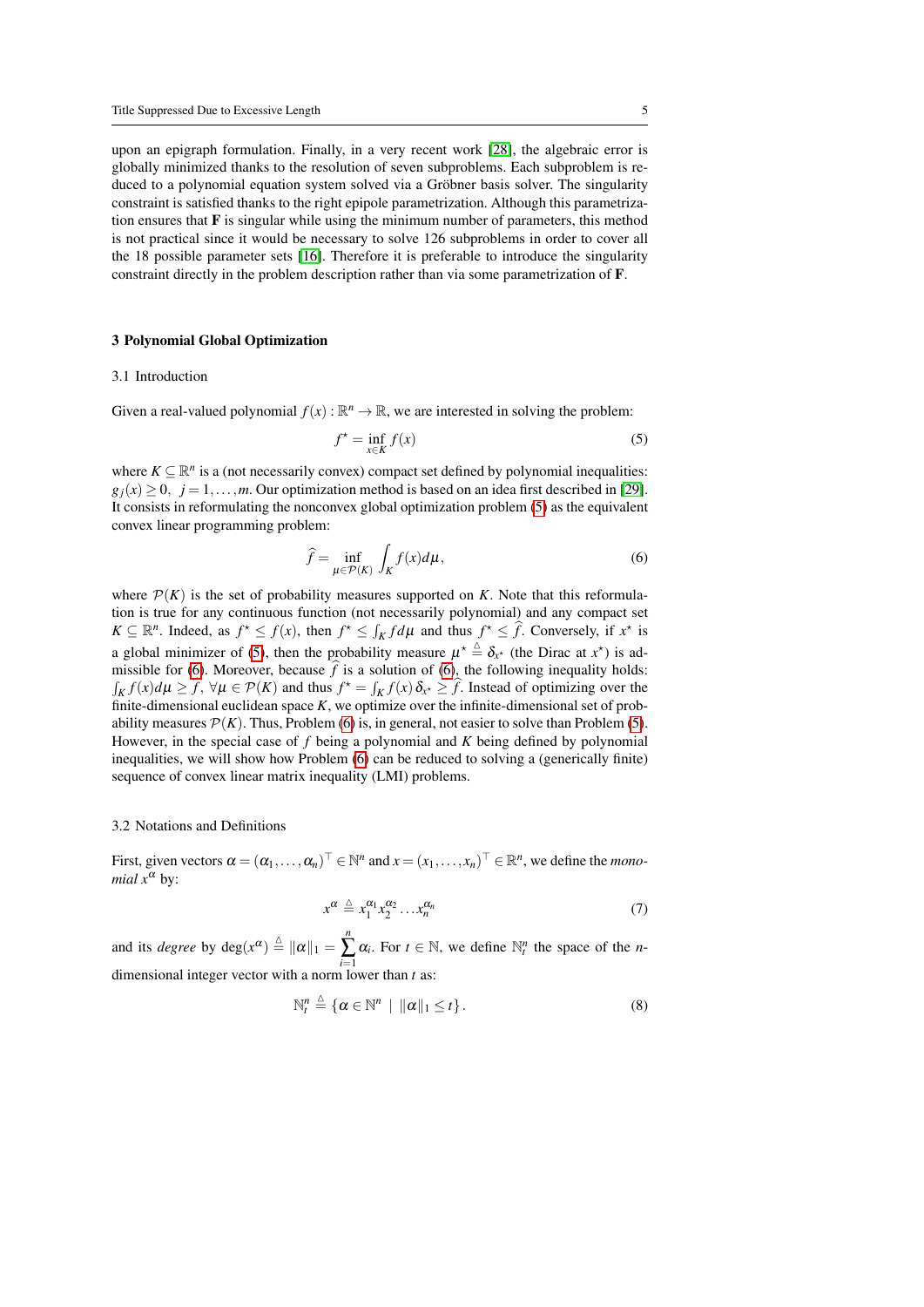Then, consider the family:

$$
\{x^{\alpha}\}_{\alpha \in \mathbb{N}_l^n} = \{1, x_1, x_2, \dots, x_n, x_1^2, x_1x_2, \dots, x_1x_n, x_2x_3, \dots, x_n^2, \dots, x_1^1, \dots, x_n^t\}
$$
(9)

of all the monomials  $x^{\alpha}$  of degree at most *t*, which has dimension  $s(t) \triangleq \frac{(n+t)!}{(n+r)!}$  $\frac{t^{n+1}}{t!n!}$ . Those monomials form the canonical basis of the vector space  $\mathbb{R}_t[x]$  of real-valued multivariate polynomials of degree at most *t*. Then, a polynomial  $p \in \mathbb{R}_t[x]$  is understood as a linear combination of monomials of degree at most *t*:

$$
p(x) = \sum_{\alpha \in \mathbb{N}_l^n} p_{\alpha} x^{\alpha},\tag{10}
$$

and  $\mathbf{p} \triangleq (p_{\alpha})_{\|\alpha\|_1 \leq t} \in \mathbb{R}^{N_t^n} \simeq \mathbb{R}^{s(t)}$  is the vector of its coefficients in the monomial basis  ${x^{\alpha}}_{\alpha \in \mathbb{N}_t^n}$ . Its degree is equal to deg(*p*)  $\triangleq$  max  $\{\|\alpha\|_1 \mid p_{\alpha} \neq 0\}$  and  $d_p$  denotes the smallest integer not lower than  $\frac{\deg(p)}{2}$ .

*Example*: The polynomial

<span id="page-5-0"></span>
$$
x \in \mathbb{R}^2 \mapsto p(x) = 1 + 2x_2 + 3x_1^2 + 4x_1x_2 \tag{11}
$$

has a vector of coefficients  $p \in \mathbb{R}^6$  with entries  $p_{00} = 1$ ,  $p_{10} = 0$ ,  $p_{01} = 2$ ,  $p_{20} = 3$ ,  $p_{11} = 4$ and  $p_{02} = 0$ .

Next, given  $\mathbf{y} = (y_\alpha)_{\alpha \in \mathbb{N}^n} \in \mathbb{R}^{\mathbb{N}^n}$ , we define the *Riesz functional*  $L_\mathbf{y}$  by the linear form:

$$
L_{\mathbf{y}} : \mathbb{R}[x] \longrightarrow p = \sum_{\alpha \in \mathbb{N}^n} p_{\alpha} x^{\alpha} \to \mathbf{y}^{\top} \mathbf{p} = \sum_{\alpha \in \mathbb{N}^n} p_{\alpha} y_{\alpha}.
$$
 (12)

Thus, the Riesz functional can be seen as an operator that linearizes polynomials.

*Example:* For the polynomial [\(11\)](#page-5-0), the Riesz functional reads

$$
p(x) = 1 + 2x_2 + 3x_1^2 + 4x_1x_2 \mapsto L_y(p) = y_{00} + 2y_{01} + 3y_{20} + 4y_{11}.
$$
 (13)

For  $t \in \mathbb{N}$  and  $y \in \mathbb{R}^{\mathbb{N}_{2t}^{n}}$ , the matrix  $M_t(y)$  of size  $s(t)$  defined by:

$$
(M_t(\mathbf{y}))_{\alpha,\beta} = L_{\mathbf{y}}(x^{\alpha}x^{\beta}) = y_{\alpha+\beta} \quad \forall \alpha, \beta \in \mathbb{N}_t^n
$$
 (14)

is called *the moment matrix of order t of* y. By construction, this matrix is symmetric and linear in y. Then, given  $q \in \mathbb{R}^l$  [*x*] and  $q \in \mathbb{R}^{N_l^n}$  the vector of its coefficients in the monomial basis, the vector:

$$
q\mathbf{y} \stackrel{\Delta}{=} M_t(\mathbf{y})\mathbf{q} \in \mathbb{R}^{\mathbb{N}_t^n} \tag{15}
$$

is called *the shifted vector* with respect to  $q$ .  $M_t(qy)$ , the moment matrix of order *t* of *qy*, is called *the localizing matrix of degree t of q*. This matrix is also symmetric and linear in y.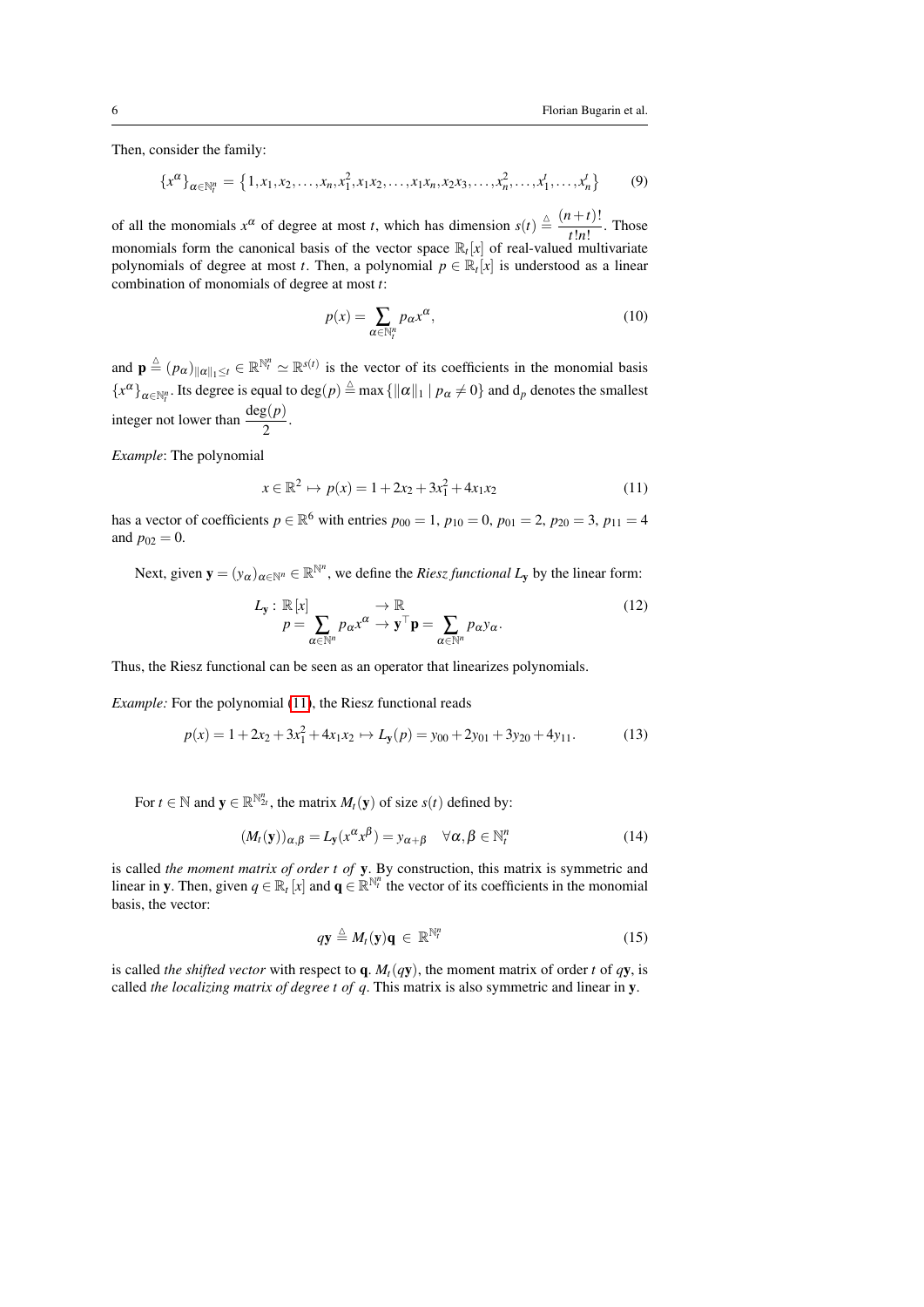*Example*: If  $n = 2$  then:

$$
M_0(\mathbf{y}) = y_{00}, M_1(\mathbf{y}) = \begin{pmatrix} y_{00} & y_{10} & y_{01} \ y_{10} & y_{20} & y_{11} \ y_{11} & y_{02} \end{pmatrix}, M_2(\mathbf{y}) = \begin{pmatrix} y_{00} & y_{10} & y_{01} & y_{20} & y_{11} & y_{20} \ y_{10} & y_{20} & y_{11} & y_{30} & y_{21} & y_{12} \ y_{01} & y_{11} & y_{02} \end{pmatrix} (16)
$$
  
\n
$$
y_{01} + y_{11} y_{02} + y_{11} y_{02} + y_{11} y_{02} + y_{11} y_{11} y_{02} + y_{11} y_{12} y_{11} y_{12} + y_{11} y_{12} y_{12} y_{13} y_{14}
$$

and if  $q(x) = a + 2x_1^2 + 3x_2^2$  then:

$$
M_1(q\mathbf{y}) = \begin{pmatrix} \frac{ay_{00} + 2y_{20} + 3y_{02}}{ay_{10} + 2y_{30} + 3y_{12}} & \frac{ay_{10} + 2y_{30} + 3y_{12}}{ay_{20} + 2y_{40} + 3y_{22}} & \frac{ay_{01} + 2y_{21} + 3y_{03}}{ay_{11} + 2y_{31} + 3y_{13}} \\ ay_{01} + 2y_{21} + 3y_{03} & \frac{ay_{11} + 2y_{31} + 3y_{13}}{ay_{11} + 2y_{31} + 3y_{13}} & \frac{ay_{02} + 2y_{22} + 3y_{04}}{ay_{02} + 2y_{22} + 3y_{04}} \end{pmatrix}.
$$
 (17)

Finally, recall that a symmetric matrix  $F \in \mathbb{S}^n$  is positive semidefinite, denoted by  $F \succeq 0$ , if and only if  $x^\top F x \geq 0$ ,  $\forall x \in \mathbb{R}^n$  or equivalently, if and only if the minimum eigenvalue of *F* is non-negative. A *linear matrix inequality* (*LMI*) is a convex constraint:

$$
F_0 + \sum_{k=1}^{n} x_k F_k \succeq 0,\tag{18}
$$

on a vector  $x \in \mathbb{R}^n$ , where matrices  $F_k \in \mathbb{S}^m$ ,  $k = 0, \ldots, n$  are given.

# 3.3 Optimization Method

Let  $f$  be a real-valued multivariate polynomial, Problem  $(6)$  can be reduced to a convex linear programming problem. Indeed, if  $f(x) = \sum_{\alpha \in \mathbb{N}^n} f_{\alpha} x^{\alpha}$  then:

$$
\int_{K} f d\mu = \int_{K} \sum_{\alpha \in \mathbb{N}^{n}} f_{\alpha} x^{\alpha} d\mu = \sum_{\alpha \in \mathbb{N}^{n}} f_{\alpha} \int_{K} x^{\alpha} d\mu = L_{\mathbf{y}}(f)
$$
\n(19)

where each coordinate  $y_\alpha$  of the infinite sequence  $y \in \mathbb{R}^{\mathbb{N}^n}$  is equal to  $\int_K x^\alpha \mu(dx)$ , also called *the moment of order*  $\alpha$ . Consequently, if f is polynomial, then Problem [\(6\)](#page-4-2) is equivalent to:

<span id="page-6-0"></span>
$$
\hat{f} = \inf_{S} L_{\mathbf{y}}(f) \tag{20}
$$
\n
$$
\text{s.t. } y_0 = 1 \quad \mathbf{y} \in \mathcal{M}_K.
$$

with:

$$
\mathcal{M}_K \stackrel{\triangle}{=} \left\{ \mathbf{y} \in \mathbb{R}^{\mathbb{N}^n} \mid \exists \mu \in \mathcal{M}_+(K) \text{ such that } y_\alpha = \int_K x^\alpha d\mu \,\,\forall \alpha \in \mathbb{N}^n \right\},\qquad(21)
$$

and  $\mathcal{M}_+(K)$  is the space of finite Borel measures supported on *K*. Remark that the constraint *y*<sub>0</sub> = 1 is added in order to impose that if  $y \in M_K$  then y represents a measure in  $P(K)$  (and no longer in  $\mathcal{M}_+(K)$ ). Although Problem [\(20\)](#page-6-0) is a convex linear programming problem, it is difficult to describe the convex cone  $\mathcal{M}_K$  with simple constraints on y. But, the problem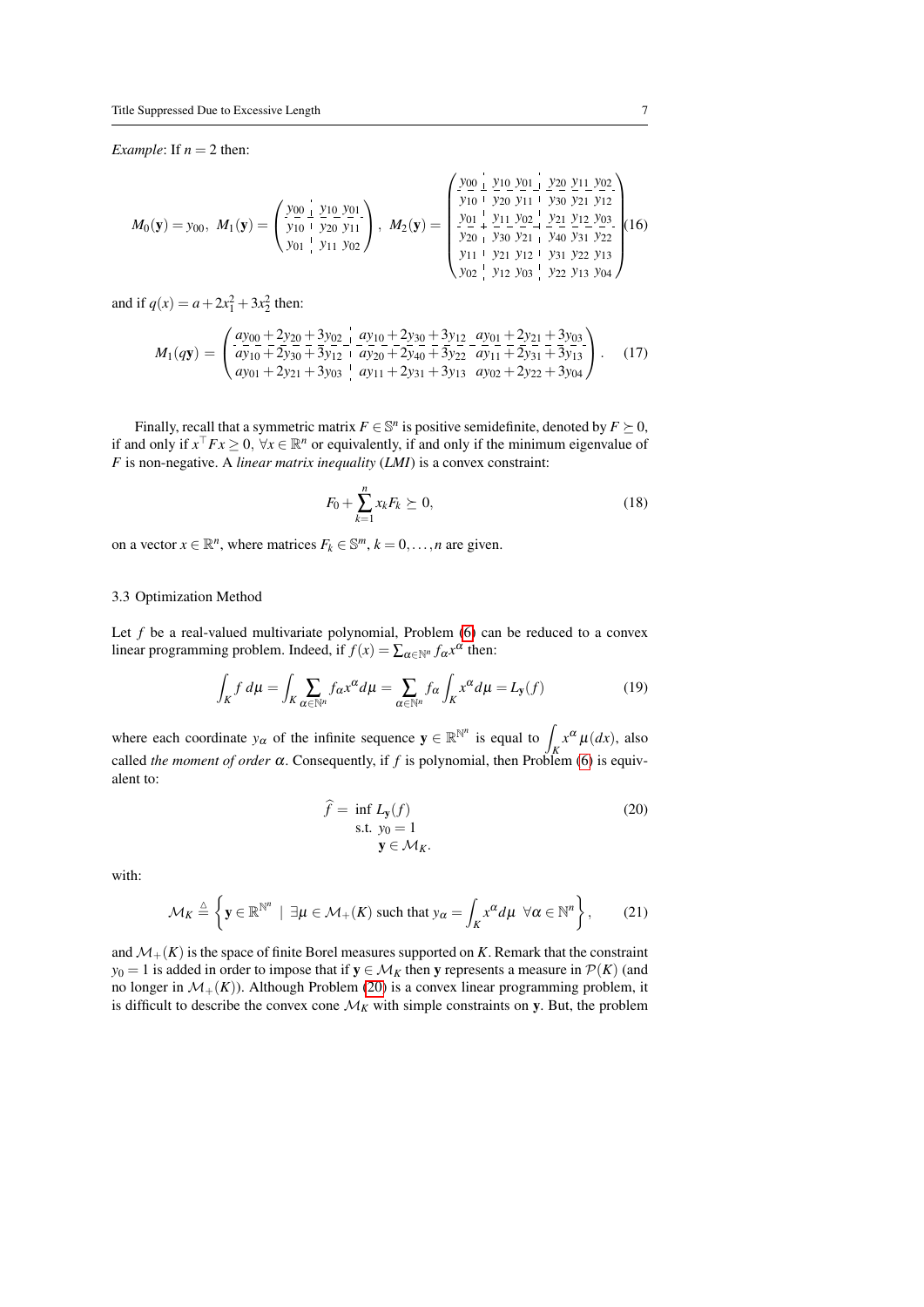"y ∈ M*K*", also called *K*-*moment problem*, is solved when *K* is a *basic semi-algebraic set*, namely:

$$
K \stackrel{\triangle}{=} \{x \in \mathbb{R}^n \mid g_1(x) \geqslant 0, \dots, g_m(x) \geqslant 0\}
$$
\n<sup>(22)</sup>

where  $g_j \in \mathbb{R}[x]$ ,  $\forall j = 1, \ldots m$ . Note that *K* is assumed to be compact. Then, without loss of generality, we assume that one of the polynomial inequalities  $g_j(x) \ge 0$  is of the form  $R^2$  –  $||x||_2^2 \ge 0$  where *R* is a sufficiently large positive constant. This allows to apply a theorem on positivity by Putinar [\[30,](#page-25-2) [31\]](#page-25-3) and to model  $\mathcal{M}_K$  with LMI conditions:

$$
\mathcal{M}_K = \mathcal{M}_{\succeq}(g_1, \dots, g_m), \tag{23}
$$

where:

$$
\mathcal{M}_{\succeq}(g_1,\ldots,g_m)\stackrel{\triangle}{=}\left\{\mathbf{y}\in\mathbb{R}^{\mathbb{N}^n}|\,M_t(\mathbf{y})\succeq 0,M_t(g_j\mathbf{y})\succeq 0\,\,\forall j=1,\ldots,m\,\,\forall t\in\mathbb{N}\right\}.
$$
 (24)

Then, Problem [\(6\)](#page-4-2) is equivalent to:

<span id="page-7-0"></span>
$$
\hat{f} = \inf_{\mathbf{y} \in \mathbb{R}^{\mathbb{N}^n}} L_{\mathbf{y}}(f)
$$
\n
$$
\text{s.t. } y_0 = 1
$$
\n
$$
M_t(\mathbf{y}) \succeq 0
$$
\n
$$
M_t(g_j \mathbf{y}) \succeq 0 \quad j = 1, ..., m \quad \forall t \in \mathbb{N}.
$$
\n(25)

To summarize, if *f* is polynomial and *K* a semi-algebraic set, then Problem [\(5\)](#page-4-1) is equivalent to a convex linear programming problem with an infinite number of linear constraints on an infinite number of decision variables. Now, for  $t \ge d_K \stackrel{\Delta}{=} \max(d_f, d_{g_1}, \ldots, d_{g_m})$  consider the finite-dimensional truncations of Problem [\(25\)](#page-7-0):

<span id="page-7-1"></span>
$$
Q_t \triangleq \begin{cases} \n\widehat{f}_t \triangleq \min_{\mathbf{y} \in \mathbb{R}^{N_2^n}} L_{\mathbf{y}}(f) \\
\text{s.t. } y_0 = 1 \\
M_t(\mathbf{y}) \succeq 0, \\
M_{t-\mathrm{d}_{g_j}}(g_j \mathbf{y}) \succeq 0 \,\,\forall j \in \{1, \ldots, m\}.\n\end{cases} \tag{26}
$$

By construction,  $Q_t, t \in \mathbb{N}$  generates a hierarchy of LMI relaxations of Problem [\(25\)](#page-7-0) [\[8\]](#page-20-7), where each  $Q_t$ ,  $t \in \mathbb{N}$ , is concerned with moment and localizing matrices of fixed size *t*. Each relaxation [\(26\)](#page-7-1) can be solved by using public-domain implementations of primal-dual interior point algorithms for semidefinite programming (SDP) [\[32,](#page-25-4) [33,](#page-26-0) [34,](#page-26-1) [35,](#page-26-2) [36\]](#page-27-0). When *the relaxation order t*  $\in \mathbb{N}$  tends to infinity, we obtain the following results [\[8,](#page-20-7) [37\]](#page-27-1):

$$
\widehat{f}_t \le \widehat{f}_{t+1} \le \widehat{f} \text{ and } \lim_{t \to +\infty} \widehat{f}_t = \widehat{f}. \tag{27}
$$

Practice reveals that this convergence is fast and very often finite, i.e. there exists a finite  $t_0$ such that  $\hat{f}_t = \hat{f}$ ,  $\forall t \geq t_0$ . In fact, finite convergence is guaranteed in a number of cases (e.g. discrete optimization) and very recent results by Nie [\[37\]](#page-27-1) show that the finite convergence of the sequence  $(\hat{f}_t)_{t \in \mathbb{N}}$  as well as the existence of an optimal solution  $y_t^*$  of [\(26\)](#page-7-1) are generically guaranteed.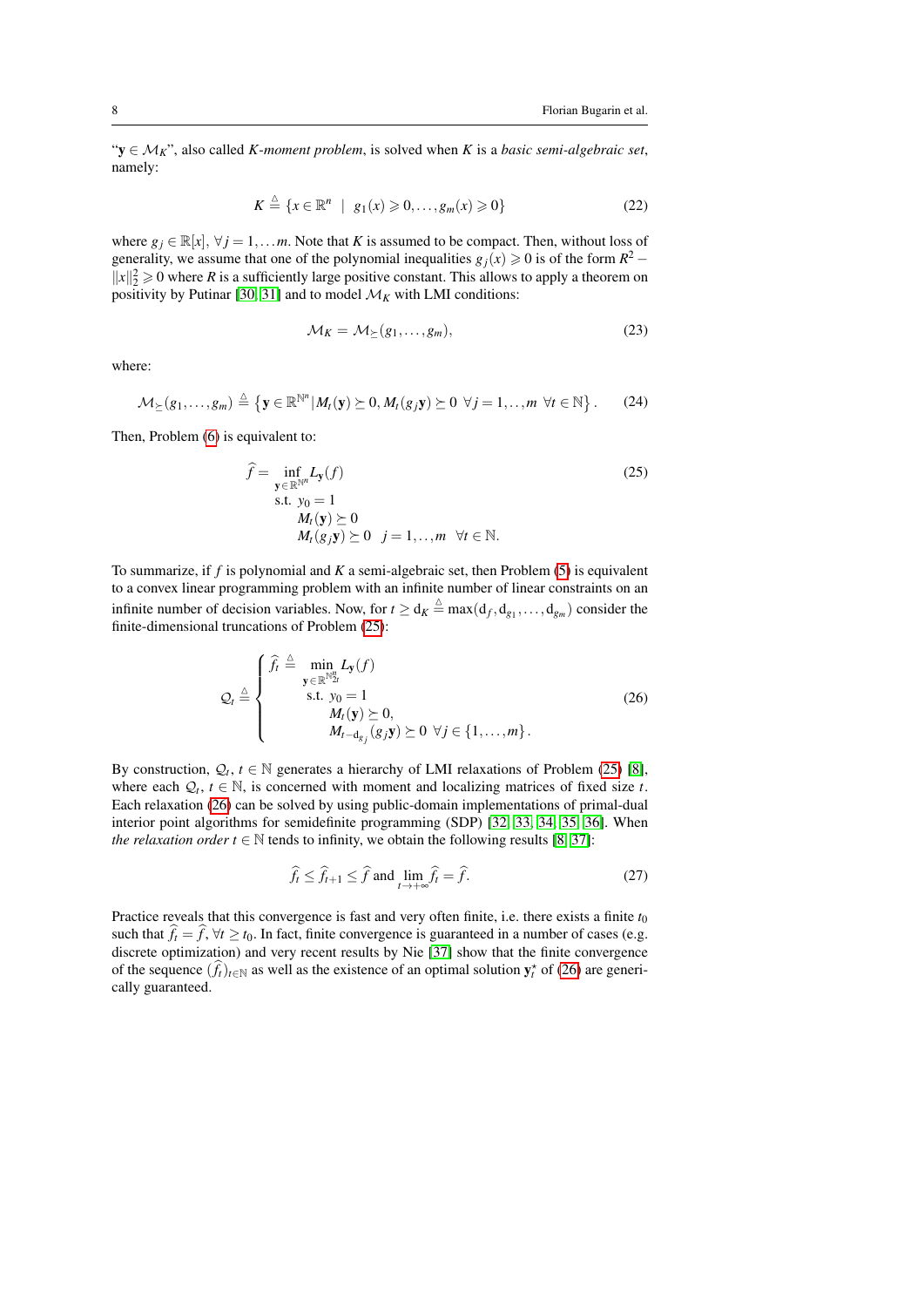*Example*: Consider the polynomial optimization problem

<span id="page-8-1"></span>
$$
\hat{f} = \min_{x \in \mathbb{R}^2} -x_2
$$
  
s.t.  $3 - 2x_2 - x_1^2 - x_2^2 \ge 0$   
 $-x_1 - x_2 - x_1x_2 \ge 0$   
 $1 + x_1x_2 \ge 0.$  (28)

The first LMI relaxation  $Q_1$  is

$$
\hat{f}_1 = \min_{\mathbf{y} \in \mathbb{R}^6} -y_{01} \ns.t. \quad y_{00} = 1 \n\begin{pmatrix} y_{00} & y_{10} & y_{01} \\ y_{10} & y_{20} & y_{11} \\ y_{01} & y_{11} & y_{02} \end{pmatrix} \succeq 0 \n\frac{3y_{00} - 2y_{01} - y_{20} - y_{02} \ge 0 \n-y_{10} - y_{01} - y_{11} \ge 0
$$
\n
$$
(29)
$$
\n
$$
y_{00} + y_{11} \ge 0,
$$

and the second LMI relaxation  $Q_2$  is

$$
\hat{f}_2 = \min_{\mathbf{y} \in \mathbb{R}^{15}} -y_{01}
$$
\ns.t.  $y_{00} = 1$   
\n
$$
\begin{pmatrix}\ny_{00} & y_{10} & y_{01} & y_{20} & y_{11} & y_{02} \\
y_{10} & y_{20} & y_{11} & y_{30} & y_{21} & y_{12} \\
y_{01} & y_{11} & y_{02} & y_{21} & y_{12} & y_{03} \\
y_{20} & y_{30} & y_{21} & y_{40} & y_{31} & y_{22} \\
y_{11} & y_{21} & y_{12} & y_{31} & y_{22} & y_{13} \\
y_{02} & y_{12} & y_{03} & y_{22} & y_{13} & y_{04}\n\end{pmatrix} \succeq 0,
$$
\n
$$
\begin{pmatrix}\n3y_{00} - 2y_{01} - y_{20} - y_{02} & 3y_{10} - 2y_{11} - y_{30} - y_{12} & 3y_{01} - 2y_{02} - y_{21} - y_{03} \\
3y_{10} - 2y_{11} - y_{30} - y_{12} & 3y_{20} - 2y_{21} - y_{40} - y_{22} & 3y_{11} - 2y_{12} - y_{31} - y_{13} \\
3y_{01} - 2y_{02} - y_{21} - y_{03} & 3y_{11} - 2y_{12} - y_{31} - y_{13} & 3y_{02} - 2y_{03} - y_{22} - y_{04}\n\end{pmatrix} \succeq 0
$$
\n
$$
\begin{pmatrix}\n-y_{10} - y_{01} - y_{11} - y_{20} - y_{11} - y_{21} - y_{11} - y_{02} - y_{12} \\
-y_{20} - y_{11} - y_{21} - y_{30} - y_{21} - y_{31} - y_{21} - y_{31} - y_{21} \\
-y_{11} - y_{02} - y_{12} - y_{21} - y_{12} - y_{22} - y_{12} - y_{03} - y_{13}\n\end{pmatrix} \suc
$$

It can be checked that  $\hat{f}_1 = -2 \le \hat{f}_2 = \hat{f} = -\frac{1+\sqrt{5}}{2}$ . Note that the constraint  $3-2x_2-x_1^2$  –  $x_2^2 \ge 0$  certifies boundedness of the feasibility set.

However, we do not know a priori at which relaxation order  $t_0$  the convergence occurs. Practically, to detect whether the optimal value is attained, we can use conditions on the rank of the moment and localization matrices. Indeed, let  $y_t^* \in \mathbb{R}^{\mathbb{N}_{2t}^n}$  be a solution of Problem [\(26\)](#page-7-1) at a given relaxation order  $t \ge d_K$ , if:

<span id="page-8-0"></span>
$$
rank(M_t(\mathbf{y}_t^*)) = rank(M_{t-d_K}(\mathbf{y}_t^*))
$$
\n(31)

then  $\hat{f}_t = \hat{f}$ . In particular, if rank $(M_t(\mathbf{y}_t^*)) = 1$  then condition [\(31\)](#page-8-0) is satisfied. Moreover, if these rank conditions are satisfied, then we can use numerical linear algebra to extract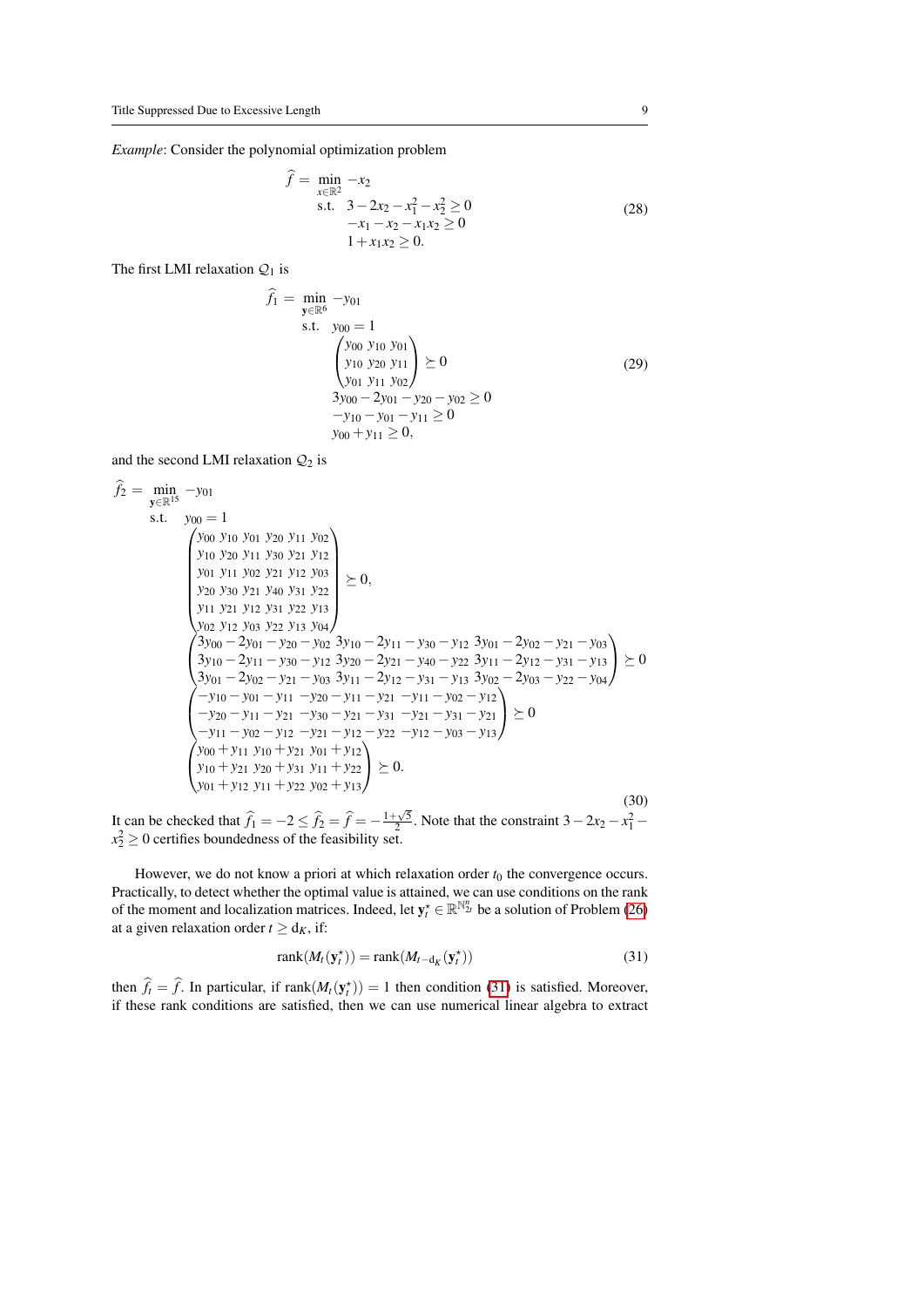rank $(M_t(\mathbf{y}_t^*))$  global optima for Problem [\(5\)](#page-4-1). We do not describe the algorithm in this article, but the reader can refer to [\[30,](#page-25-2) Sections 4.3] for more advanced information. Figure [3.3](#page-8-0) summarizes the optimization process.



Fig. 1 Polynomial optimization process; see the main text for details.

A Matlab interface called GloptiPoly [\[38\]](#page-27-2) has been designed to construct Lasserre's LMI relaxations in a format understandable by any SDP solver interfaced via YALMIP [\[39\]](#page-27-3). It can be used to construct an LMI relaxation [\(26\)](#page-7-1) of a given order corresponding to a polynomial optimization problem [\(5\)](#page-4-1) with given polynomial data entered symbolically. A numerical algorithm is implemented in GloptiPoly to detect global optimality of an LMI relaxation, using the rank tests [\(31\)](#page-8-0). The algorithm also extracts numerically the global optima from the moment matrix. Then, a practical algorithm is given by Algorithm [1.](#page-10-0) This approach has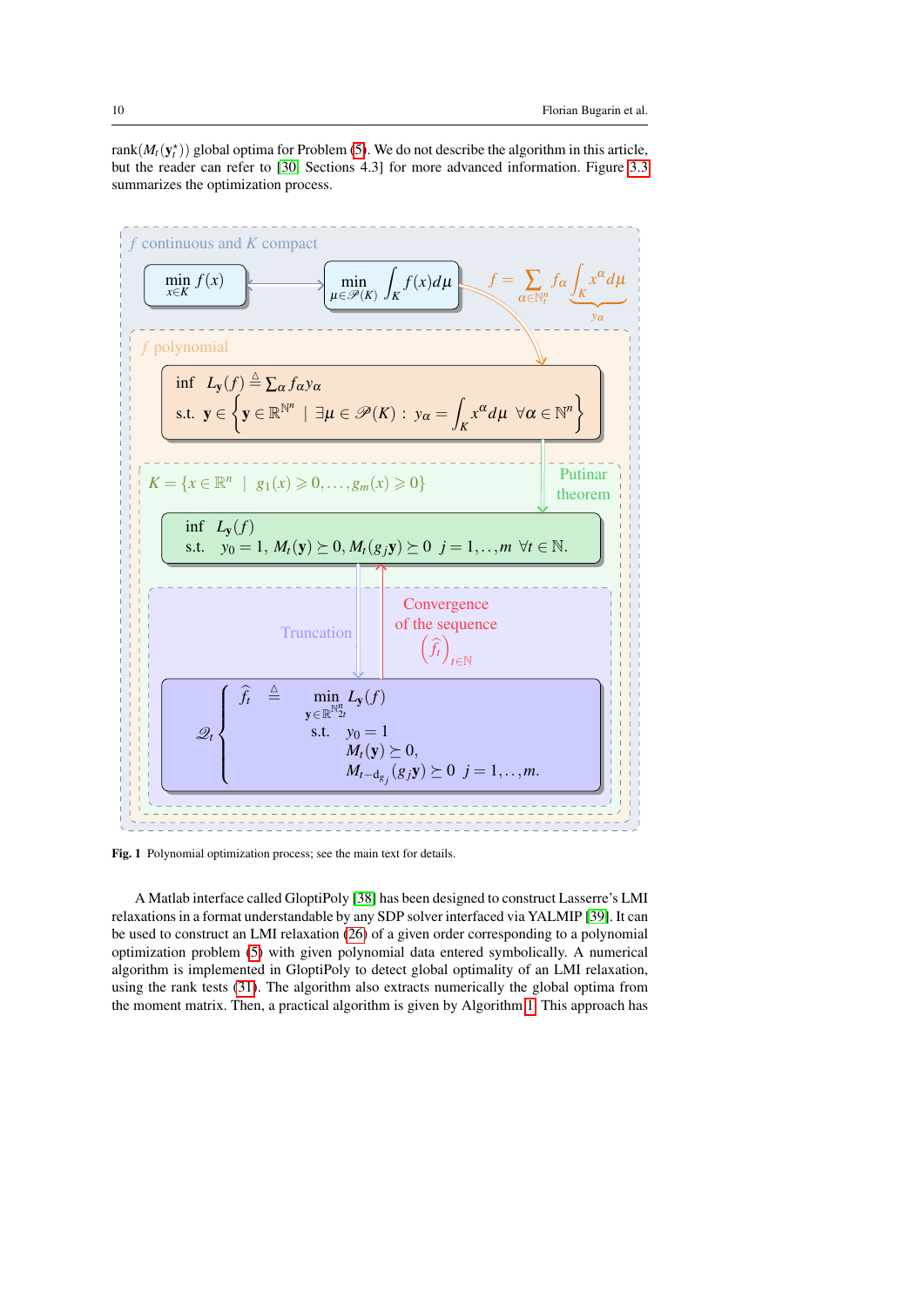<span id="page-10-0"></span>Algorithm 1 Polynomial global opimization.

**Require:**  $f, g_1, \ldots, g_m \in \mathbb{R}[x]$  and  $k > \max(d_f, d_K)$ 1: *t* ← max $(d_f, d_K)$ 2: Stopping Criterion ← FALSE 3: **while**  $(t \le k)$  or (Stopping Criterion=FALSE) **do** 4: Solve  $Q_t$ 4: Solve  $Q_t$ <br>5: **if**  $Q_t$  has 5: **if**  $Q_t$  has an optimal solution  $y_t^*$  **then** 6: **if** rank $(M_t(\mathbf{y}_t^*))$  = rank $(M_{t-d_K}(\mathbf{y}_t^*))$  then 7: Stopping Criterion  $\leftarrow$  TRUE<br>8: else 8: **else**<br>9:  $t$ 9:  $t \leftarrow t+1$ <br>10: **end if** end if 11: **else**<br>12:  $t$ 12:  $t \leftarrow t+1$ <br>13: **end if** end if 14: end while 15: if Stopping Criterion=FALSE then 16: **return**  $\hat{f}_t = L_{y_t^*}(f)$  which is a lower bound of  $f^*$ . 17: else 18: **return**  $\hat{f}_t = f^*$  and, if the extraction succeeded, a set of rank $(M_t(\mathbf{y}_t^*))$  global minima.  $19:$  end if

been successfully applied to globally solve various polynomial optimization problems (see [\[30\]](#page-25-2) for an overview of results and applications). In computer vision this approach was first introduced in [\[27\]](#page-24-6) and used in [\[12\]](#page-22-0).

# 3.4 Application to Fundamental Matrix Estimation

This first paragraph aims at relating the theory and the practical application in the context of fundamental matrix estimation. More generally, applying the presented algorithm requires to pay one specific attention to three key points.

Firstly, a necessary condition for the convergence of the presented polynomial optimization method is the compactness of the feasible set. In the context of fundamental matrix estimation, the problem is homogeneous. Hence, an additional normalization constraint is needed to avoid the trivial solution  $\mathbf{F} = \mathbf{0}$ . A classical confusion would be to assume that any normalization constraint satisfies the compactness condition. Indeed, a generally used normalization constraint consists in setting one of the coefficients of the F matrix to 1. However, the other F coefficients are not bounded and thus the compactness of the feasible set is not guaranteed. Moreover, such normalisation a priori excludes some geometric configurations. A way to proceed is to add the normalization constraint  $\|\mathbf{F}\|^2 = 1$ .

Secondly, the applicability of the presented algorithm is directly linked to the number of variables (i.e. the length of vector y) in the LMI relaxation [\(26\)](#page-7-1). Indeed, for a polynomial *f* of *n* variables, the size of the vector **y** in the first relaxation equals  $s(2t) = \frac{(n+2t)!}{2t!n!}$  with  $t = d_f$ . The amount of variables *n* being fixed,  $s(2t)$  grows in  $O(t^n)$ , that is polynomially in the relaxation order  $t$ . Clearly, the smaller is the degree of  $f$ , the smaller is the number of variables of the first relaxations in the hierarchy  $(Q_t)_{t \in \mathbb{N}}$ . Thus, in the context of fundamental matrix estimation, the goal is to include the singularity constraint in the optimization problem in a manner which minimizes the degree of the polynomial criterion. Alternatively to a direct inclusion in the constaints, the singularity constraint can be inferred by parameterizing the F matrix using one or two epipoles. This latter method being not only arbitrary,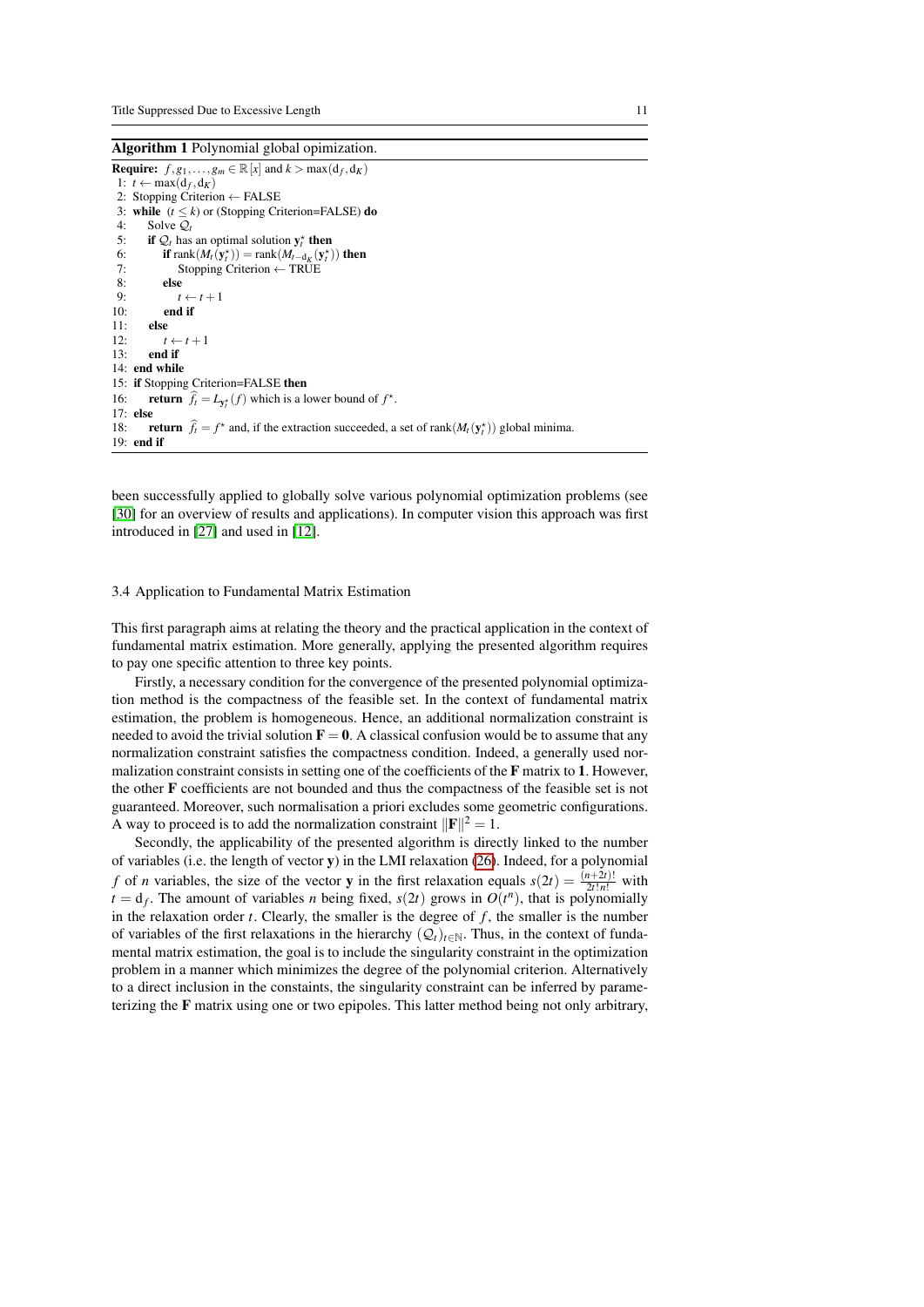also leads to increase the degree of the cost function. For instance, the parameterization with one epipole:

$$
\mathbf{F} = \begin{bmatrix} f_{11} & f_{12} & f_{13} \\ f_{21} & f_{22} & f_{23} \\ \alpha f_{11} + \beta f_{21} & \alpha f_{12} + \beta f_{22} & \alpha f_{13} + \beta f_{23} \end{bmatrix},
$$
(32)

leads to a cost function of degree 4, while the parameterization with two epipoles :

$$
\mathbf{F} = \begin{bmatrix} f_{11} & f_{12} & \mathbf{e}_1 f_{11} + \mathbf{e}_2 f_{12} \\ f_{21} & f_{22} & \mathbf{e}_1 f_{21} + \mathbf{e}_2 f_{22} \\ \mathbf{e}'_1 f_{11} + \mathbf{e}'_2 f_{21} & \mathbf{e}'_1 f_{12} + \mathbf{e}'_2 f_{22} & (\mathbf{e}_1 f_{11} + \mathbf{e}_2 f_{12}) \mathbf{e}'_1 + (\mathbf{e}_1 f_{21} + \mathbf{e}_2 f_{22}) \mathbf{e}'_2 \end{bmatrix}
$$
(33)

leads to a cost function of degree 6.

Thirdly, in case of polynomial equalities, several explicit moment substitutions can be performed and thus significantly reduce the number of variables and constraints in LMI relaxations. However, the harder the equalities, the fewer the possible substitutions. More precisely, from an equality constraint, it is sometimes possible to express a variable  $x_k$  in function of  $x_1, \ldots, x_{k-1}, x_{k+1}, \ldots, x_n$ :

$$
x_k^{\alpha} = s(x_1,\ldots,x_{k1},x_{k+1},\ldots,x_n),
$$

with  $x_k^{\alpha}$  a monomial and *s* a polynomial. The goal of the following example is to underline the result: if the degrees of the monomial and the polynomial are high, then only a few explicit moment substitutions can be carried out. If an equality constraint of the form  $x_1^n = x_1 + x_2$  is added to Problem [\(28\)](#page-8-1), it is then possible to represent the total number of moments after substitutions against the relaxation order for a fixed *n*. Consequently, Figure [2](#page-12-0) demonstrates that the total number of moments in Problem [\(28\)](#page-8-1) increases with *n*. In the context of fundamental matrix estimation, possible substitutions are given by the rank constraint and the normalization constraint, say:

$$
f_{11}f_{22}f_{33} - f_{11}f_{32}f_{23} - f_{21}f_{12}f_{33} + f_{21}f_{32}f_{13} + f_{31}f_{12}f_{23} - f_{31}f_{22}f_{13} = 0
$$
  

$$
f_{11}^2 + f_{12}^2 + f_{13}^2 + f_{21}^2 + f_{22}^2 + f_{23}^2 + f_{31}^2 + f_{32}^2 + f_{33}^2 = 1.
$$

Thus, due to complexity of this equation system, there are too few possible substitutions to significantly increase the performance of the proposed algorithm.

This second paragraph aims at focusing on previous attempts to solve the fundamental matrix estimation problem thanks to a hierarchy of convex relaxations. The method described in  $[10]$  applies directly the presented hierarchy without bounding the  $\bf{F}$  coefficients. Indeed, the trivial solution is avoided by fixing, a priori, one of the F coefficients to 1. Consequently, as explained in the first key point, there is no guarantee that the sequence of solutions  $(f_t)_{t\in\mathbb{N}}$  converges to the global minimum. In [\[11\]](#page-21-2), a dedicated hierarchy of convex relaxations is defined. The rank constraint is not directly added to the problem description, but is accounted for thanks to the introduction of additional optimization variables. The resulting optimization algorithm is not generic and, contrary to the presented hierarchy, there is no proof that the sequence of solutions of this specific hierarchy converges to the global minimum (e.g. the obtained solution could be a lower bound). Finally, in [\[12\]](#page-22-0) an extension of the presented hierarchy is defined in order to minimize the Sampson distance (which theoretically gives better results [\[19\]](#page-23-1)). Indeed, the Sampson distance being a sum of many rational functions, the presented hierarchy cannot be applied. However, thanks to an epigraph formulation, authors are able to include the denominators in the constraints and thus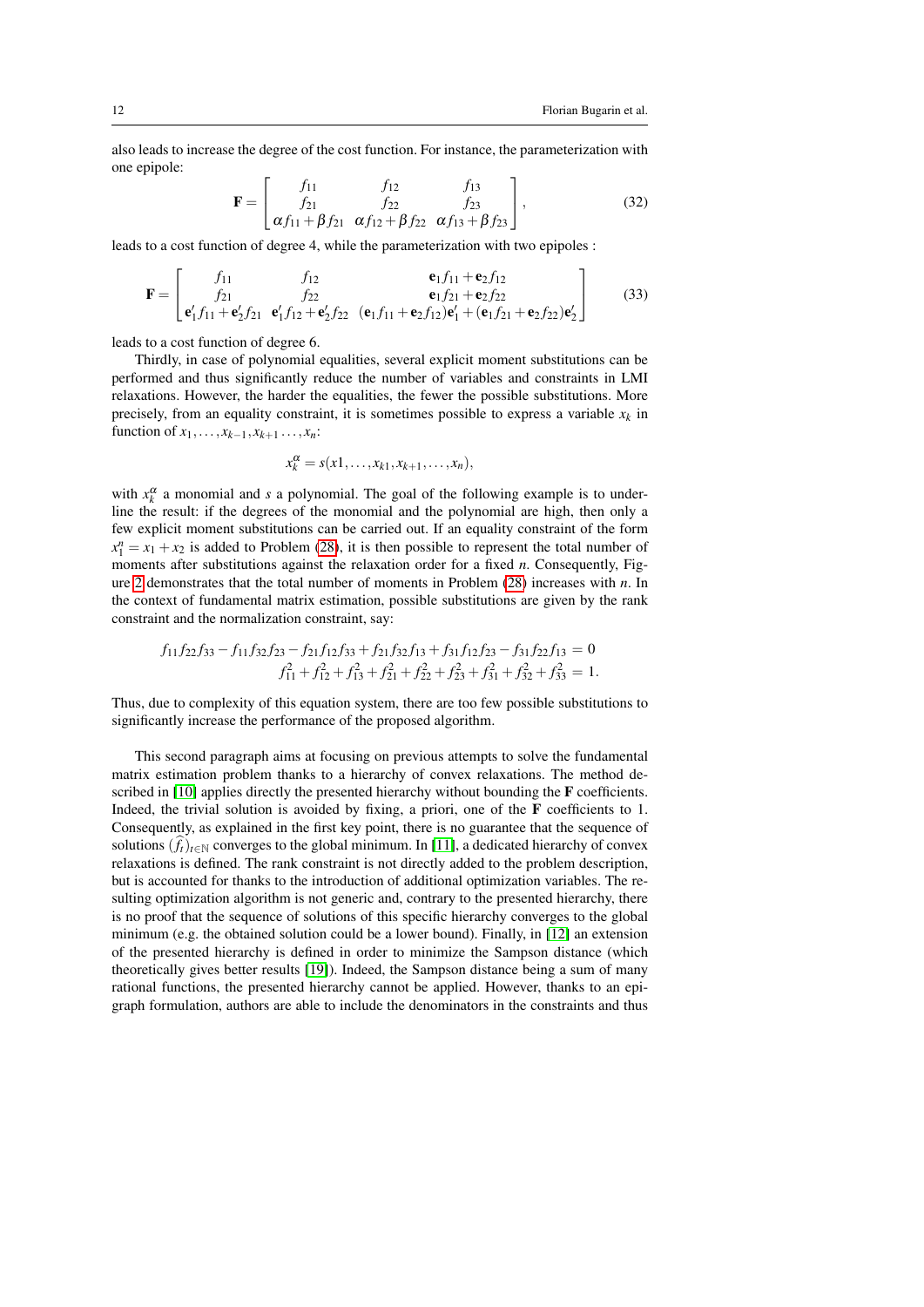

<span id="page-12-0"></span>Fig. 2 For problem [\(28\)](#page-8-1) with an additional constraint of the form  $x_1^n = x_1 + x_2$ , total number of moments after substitutions against the relaxation order for a fixed *n*.

solve a polynomial problem. In addition to adding as many variables as matched points, the price to pay for this introduction is to loose the linearity of the constraints. Indeed, the linear matrix inequalities become polynomial matrix inequalities (PMI). To handle the case of PMI constraints, an adapted moment-SOS approach with convergence guarantees is described in [\[43\]](#page-28-0). However, this method is not directly implemented in [\[12\]](#page-22-0). Consequently, no asymptotic convergence of this particular hierarchy to the global optimum can be guaranteed. Moreover, even if the rank correction is achieved using the singularity constraint, the normalization is replaced by setting, a priori, the coefficient  $f_{33}$  to 1 and subsequently discards the compactness condition.

To sum up, although methods presented in [\[11,](#page-21-2) [12\]](#page-22-0) are based on a theory close to that presented in the above, they have no guarantee of convergence to the global minimum, only a lower bound can be ensured. The method presented in [\[10\]](#page-21-1) is a direct application of the presented hierarchy but without ensuring the compactness of the feasible set. For all these reasons, it is chosen to not compare the presented algorithm to these methods. The presented method is summarized in Algorithm [2](#page-13-0) below. Its main features are:

- In contrast with [\[27,](#page-24-6) [12\]](#page-22-0) the optimization problem is formulated with an *explicit* Frobenius norm constraint on the decision variables. This enforces compactness of the feasibility set which is included in the Euclidean ball of radius 1. We have observed that enforcing this Frobenius norm constraint has a dramatic influence on the overall numerical behavior of the SDP solver, especially with respect to convergence and extraction of global minimizers.
- We have chosen the SDPT3 solver [\[40,](#page-27-4) [35\]](#page-26-2) since our experiments revealed that for our problem it was the most efficient and reliable solver.
- We force the interior-point algorithm to increase the accuracy as much as possible, overruling the default parameter set in SDPT3. Then the solver runs as long as it can make progress.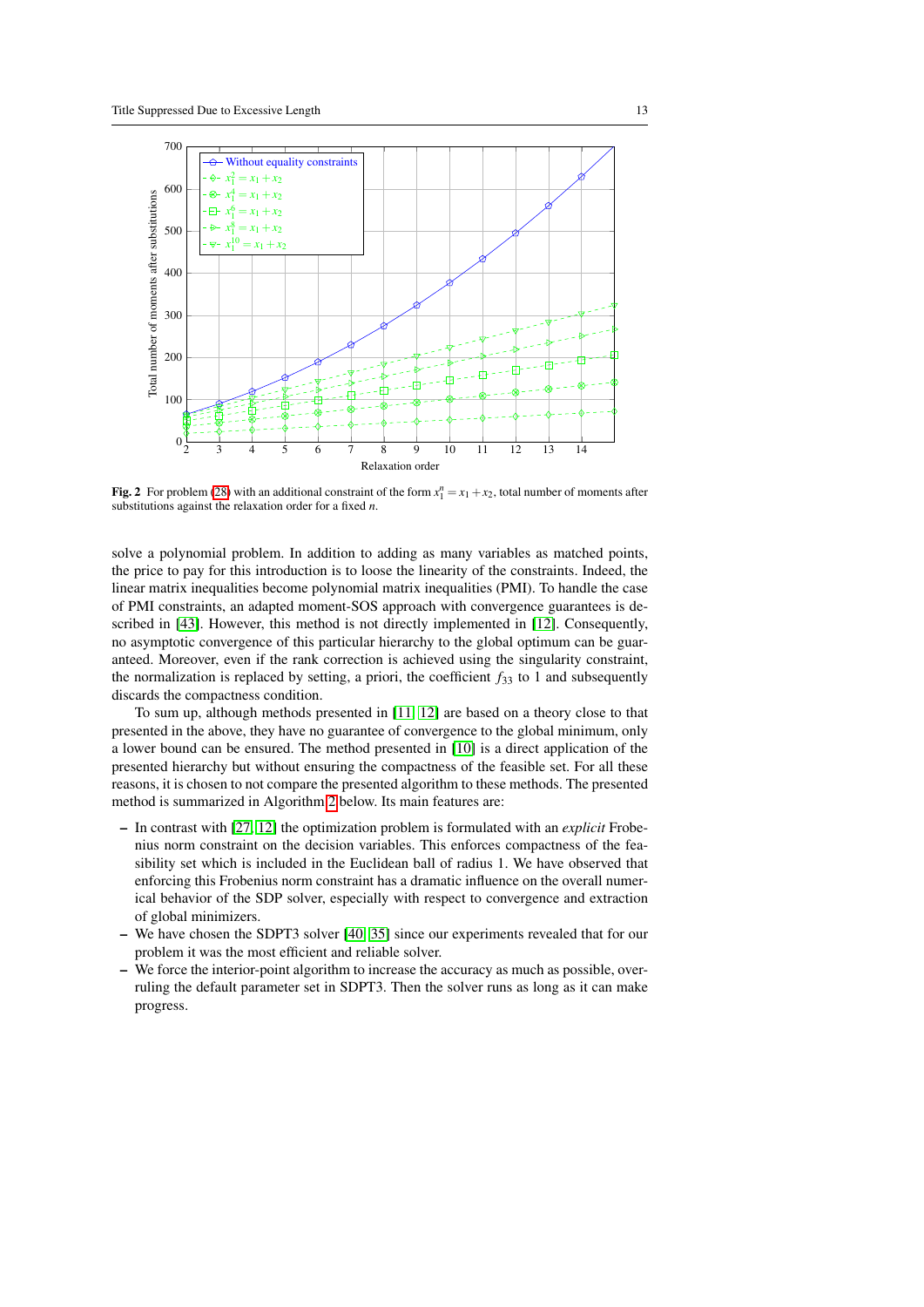– The presented numerical experiments show that the moment matrix has almost always rank-one (which certifies global optimality) at the second SDP relaxation of the hierarchy. This suggests that the problem of the fundamental matrix estimation has a unique global minimizer. Note that, in some (very few) cases, due to the numerical extraction, the global minimum is not fully accurate but yet largely satisfactory.

<span id="page-13-0"></span>Algorithm 2 Polynomial optimization for fundamental matrix estimation

```
Require: Matched points (\mathbf{q}_i, \mathbf{q}'_i), i = 1, \ldots, n1: Create the cost function Crit = \sum_{i=1}^{n} (\mathbf{q}'_i^\top \mathbf{F} \mathbf{q}_i)^2:
   mpol('F',3,3);
    for k = 1: size(q1)
        n(k) = (q2' * F * q1)^2;end;
    Crit = sum(n);2: Create the constraints det(\mathbf{F}) = 0 and \|\mathbf{F}\|^2 = 1:
    K_{\text{d}} = det(F) = 0; K_{\text{r}} = trace(F*F') = 1;
3: Fix the accuracy of the solver to 0, then the solver runs as long as it can make progress:
   pars.eps = 0; mset(pars);4: Change the default SDP solver to SDPT3:
   mset('yalmip',true); mset(sdpsettings('solver','sdpt3'));
5: Form the second LMI relaxation of the problem:
   P = msgp(min(crit), Kdet, K_fro, 2);6: Solve the second LMI relaxation:
   msol(P);
```
### 4 Experimental Results

This section presents results obtained by the test procedure presented below with the 8-point method and our global method. First, criteria to evaluate the performance of a fundamental matrix estimate are described. Next, the evaluation methodology is detailed. Experiments were then carried out on synthetic data to test the sensitivity to noise and to the number of point matches. Finally, experiments on real data were performed to confirm previous results and to study the influence of the type of motion between the two images.

4.1 Evaluation Criteria

Various evaluation criteria were proposed in the literature [\[16\]](#page-22-4) to evaluate the quality of a fundamental matrix estimate. Driven by practice, a fundamental matrix estimate F is evaluated with respect to the behavior of its subsequent refinement by projective bundle adjustment. Bundle Adjustment from two uncalibrated views is described as a minimization problem. The cost function is the RMS reprojection errors. The unknowns are the 3D points  $Q_i$ ,  $i = 1, \ldots, n$  and the projection matrices **P** and **P**'. The criteria we use are:

- 1. The initial reprojection error written  $e_{\text{Init}}(\mathbf{F})$ .
- 2. The final reprojection error  $e_{BA}(\mathbf{F})$ .
- 3. The number of iterations taken by Bundle Adjustment to converge, Iter $(F)$ .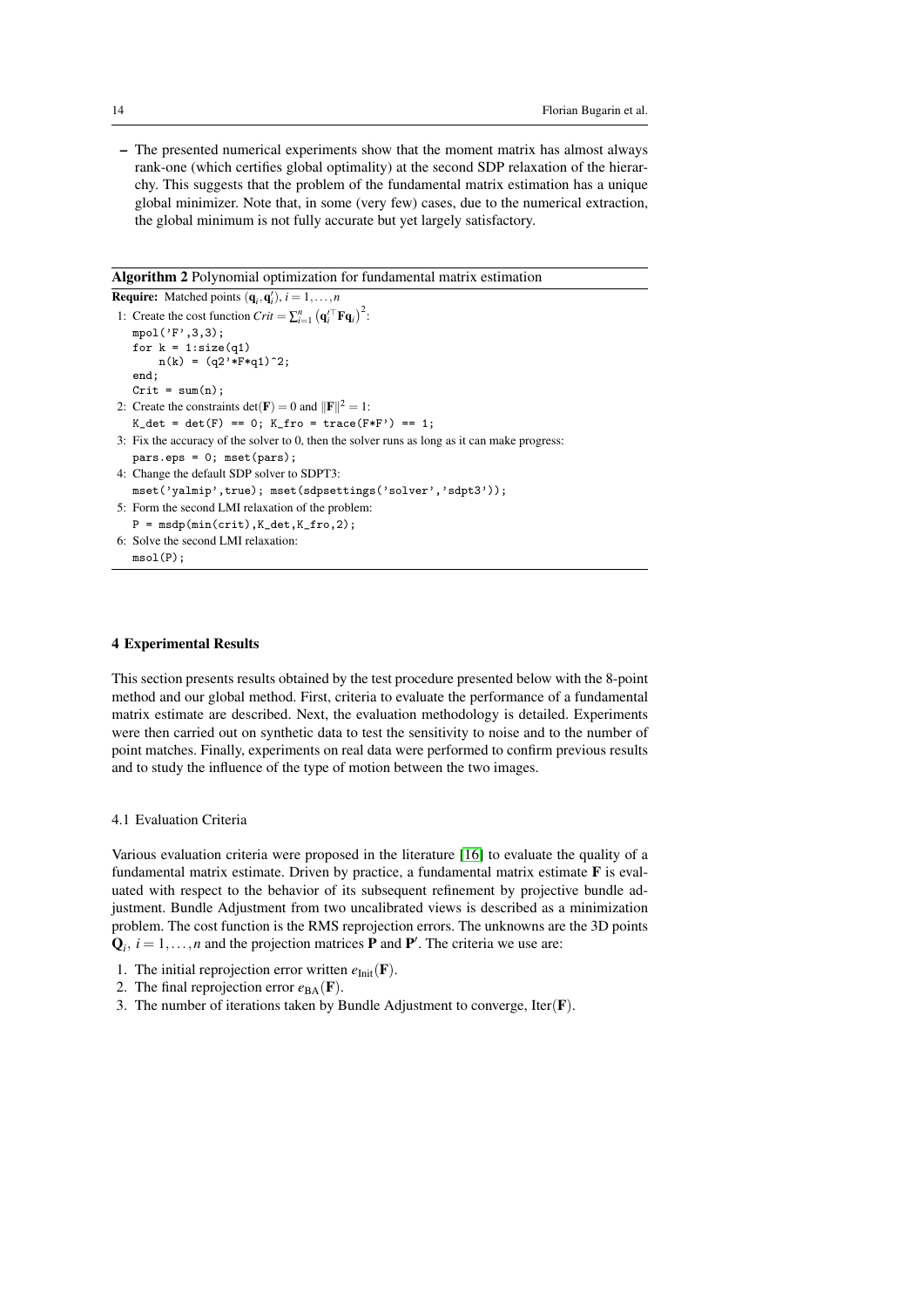These three criteria assess whether the estimates provided by the two methods, denoted by  $\mathbf{F}_{8pt}$  and  $\mathbf{F}_{Gp}$ , are in a 'good' basin of attraction. Indeed, the number of iterations gives an indication of the distance between the estimate and the optimum while  $e_{BA}(F)$  gives an indication on the quality of the optimum.

# 4.2 Evaluation Method

The following figure summarizes our evaluation method:



Fig. 3 Evaluation method.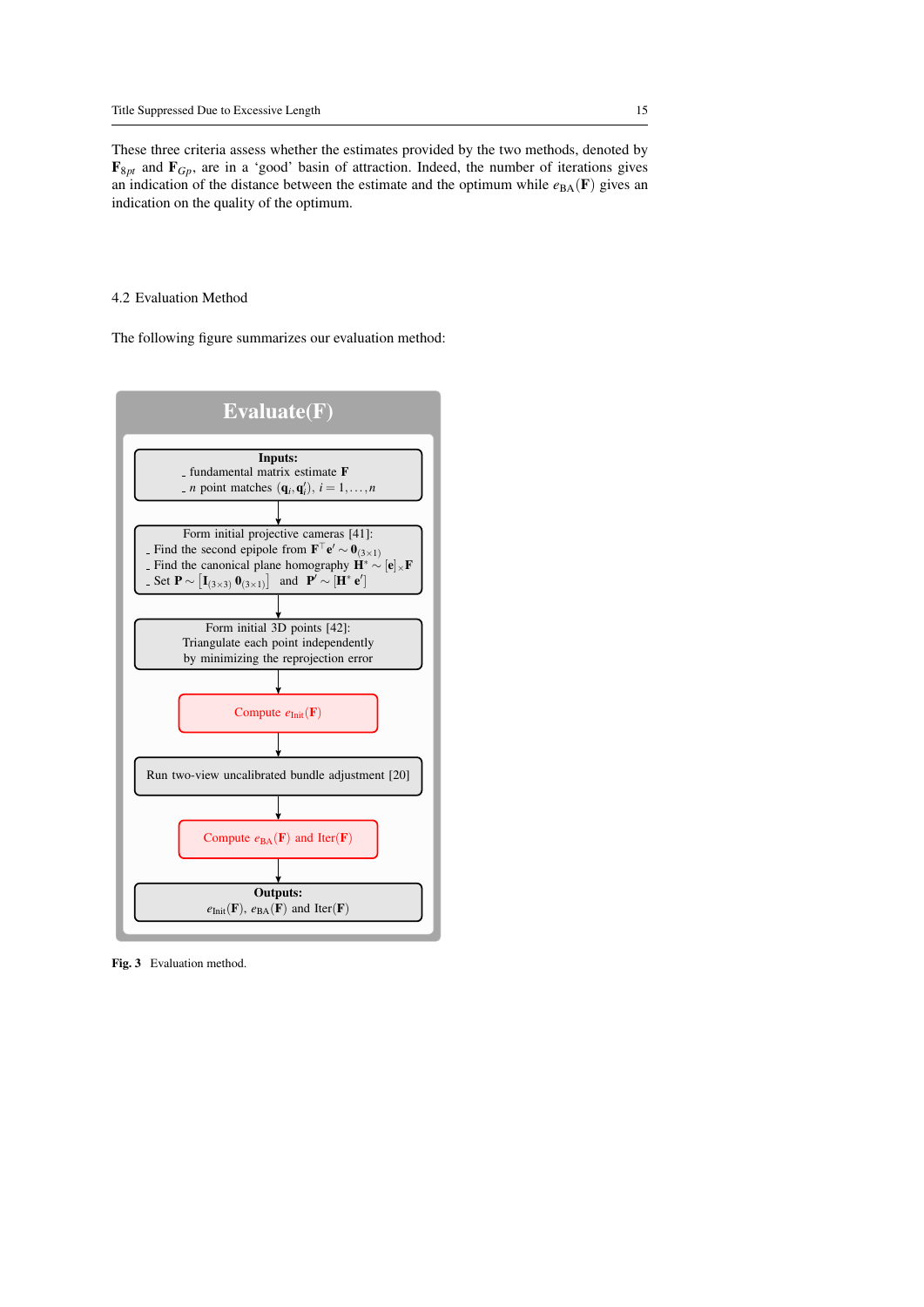# 4.3 Experiments on Simulated Data

#### *4.3.1 Simulation Procedure*

For each simulation series and for each parameter of interest (noise, number of points and number of motions), the same methodology is applied with the following four steps:

1. For two given motions between two successives images ( $[\mathbf{R}_k \, \mathbf{t}_k]$ ) and for a given matrix **K** of internal parameters, a set of 3D points  $(Q_i)_i$ ,  $i = 1, ..., n$  is generated and two projection matrices **P** and **P**' are defined. In practice, the rotations matrices,  $\mathbf{R}_1$  and  $\mathbf{R}_2$ , of two motions are defined by:

$$
\mathbf{R}_{k} \stackrel{\Delta}{=} \begin{bmatrix} \cos(\theta_{k}) & 0 & \sin(\theta_{k}) \\ 0 & 1 & 0 \\ -\sin(\theta_{k}) & 0 & \cos(\theta_{k}) \end{bmatrix} \text{ with } \begin{cases} \theta_{1} = \frac{\pi}{3} \\ \text{and} \\ \theta_{2} = \frac{\pi}{6} \end{cases}
$$
(34)

and their translation vectors by  $\mathbf{t}_1 = (20, 0, 5)^{\top}$  and  $\mathbf{t}_2 = (6, 0, 0)^{\top}$ . These matrices are chosen such that  $[\mathbf{R}_1, \mathbf{t}_1]$  is a large movement and  $[\mathbf{R}_2, \mathbf{t}_2]$  is a small movement (see Figure [4\)](#page-16-0). We simulated points lying in a cube with 10 meter side length. The first camera looks at the center of the cube and it is located 15 meters from the center of the cube. The focal length of the camera is 700 pixels and the resolution is  $640 \times 480$  pixels.

- 2. Thanks to projection matrices  $P = K[R_1, t_1]$  and  $P' = K[R_2, t_2]$ , the set of 3D points  $(Q_i)_i$  is projected into the two images as  $(q_i, q'_i)_i$ . At each of their pixel coordinates, a centered Gaussian noise with a variance  $\sigma^2$  is added. In order to have statistical evidence, the results are averaged over 100 trials.
- 3. The resulting noisy points  $(\tilde{\mathbf{q}}_i, \mathbf{q}'_i)_i$  are used to estimate **F** by our method  $\mathbf{F}_{G_p}$  and the reference 8-point method  $\mathbf{F}_{8pt}$ .
- 4. Finally, via our evaluation procedure we evaluate the estimation error with respect to the noise standard deviation  $\sigma$  and the number of points *n*.

### *4.3.2 Sensitivity to Noise*

We tested in two simulation series the influence of  $\sigma$  ranging from 0 to 2 pixels. The number of simulated points is 50. The first (resp. second) simulation series is based on the first motion  $[\mathbf{R}_1 \mathbf{t}_1]$  (resp. the second motion  $[\mathbf{R}_2 \mathbf{t}_2]$ ). Figure [5](#page-17-0) gathers the influence of noise on the evaluation criteria. The first line shows the reproduction errors before,  $e_{Init}(\mathbf{F})$ , and after  $e_{BA}$ (F) refinement through Bundle Adjustment with respect to the noise standard deviation. The second line shows the number of iterations Iter $(F)$  of the Bundle Adjustment versus the noise standard deviation. The first (resp. second) row concerns the first (resp. second) motion.

For the two motions, re-projection errors,  $e_{\text{Init}}(\mathbf{F})$  or  $e_{\text{BA}}(\mathbf{F})$ , increase with the same slope when the noise level increases. Notice that for both movements, the Bundle-Adjustment step does not improve the results. Indeed, the noise gaussian noise is added to the projections  $(q_i, q'_i)_i$ . So this is noise which in practice would be produced by the extraction points process. Thus the solution produced by the resolution of the linear system is very close to the optimum and does not need to be refined. The initial solution provided by the triangulation step is then very close to a local minimum of the Bundle Adjustment problem. Moreover, the variation of the errors of initial re-projection before (8*pt* −*Init* and *Gp*−*Init*) and after (8*pt* − *BA* and *Gp* − *BA*) Bundle Adjustment versus the noise standard deviation is linear.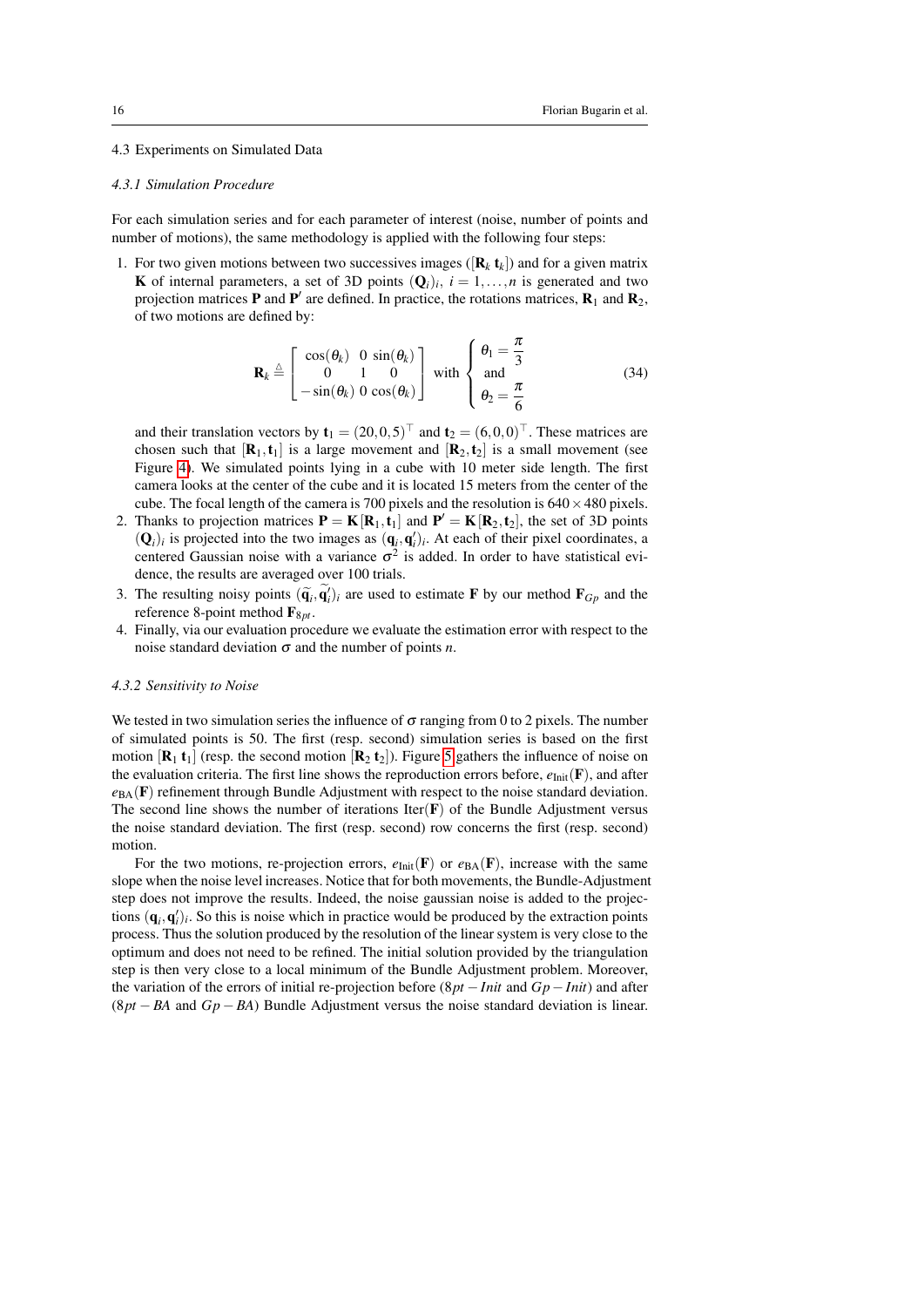However, the number of iterations needed for convergence is different in the two methods. The initial estimate of the triangulation computed from  $\mathbf{F}_{Gp}$  is closer to the local minimum than that obtained from  $\mathbf{F}_{8pt}$ . For the first motion (large displacement between camera 1 and 2), the number of iterations of the global method (in green) remains smaller than for the 8 point method (in blue) even though their difference seems to decrease when the noise level is high ( $\sigma > 1$ ). For a significant displacement the quality of the estimate **F** by the global method remains better even though the difference in quality diminishes with the noise level. Conversely, for the second motion (small displacement between the camera 1 and 2) both methods are equivalent since the difference in quality is only significant for a high level of noise ( $\sigma > 1$ ). This is logical as the movement is less important. As a conclusion, the 8-point method provides a solution equivalent to that obtained with the global method when the displacement is not too important. For more significant movements the provided solution is not so close even though still in the same basin of attraction of a local minimum.

#### *4.3.3 Influence of the Number of Points*

In this experiment, we kept the noise level constant with a standard deviation  $\sigma^2 = 0.5$  pixels. We tested the influence of the number of matches  $(q_i, q'_i)_i$  on the quality of the resulting estimate of F. The number of points *N* varied from 10 to 100. Two simulation series are also carried out with the two motions.

Figure [6](#page-18-0) brings with the same organization the evaluation criteria. It displays the influence of the number of matches for estimating  $\bf{F}$  on the re-projection errors and on the number of iterations. For both motions and for a sufficiently high number of matches  $(N > 50)$ , re-projection errors, before and after refinement with Bundle Adjustment, or the number of iterations versus the number of matches converge to the same asymptote. From a high number of matches, the initial estimate from triangulation computed with  $\mathbf{F}_{8pt}$  and with  $\mathbf{F}_{Gp}$ are both in the same basin of attraction for the Bundle Adjustment problem. However, for a number of matches smaller than 50, the number of iterations to converge is smaller for given re-projection errors. The quality of the estimation by the global method seems better. The initial estimate from triangulation computed with  $\mathbf{F}_{8pt}$  goes away from the basin of convergence whereas the one computed with  $\mathbf{F}_{G_p}$  remains in the basin.



<span id="page-16-0"></span>Fig. 4 Projection of the cube in the camera on initial position (I) and in the camera after applying the rigid transformation  $[\mathbf{R}_1 \mathbf{t}_1]$  (II) and the rigid transformation  $[\mathbf{R}_2 \mathbf{t}_2]$  (III).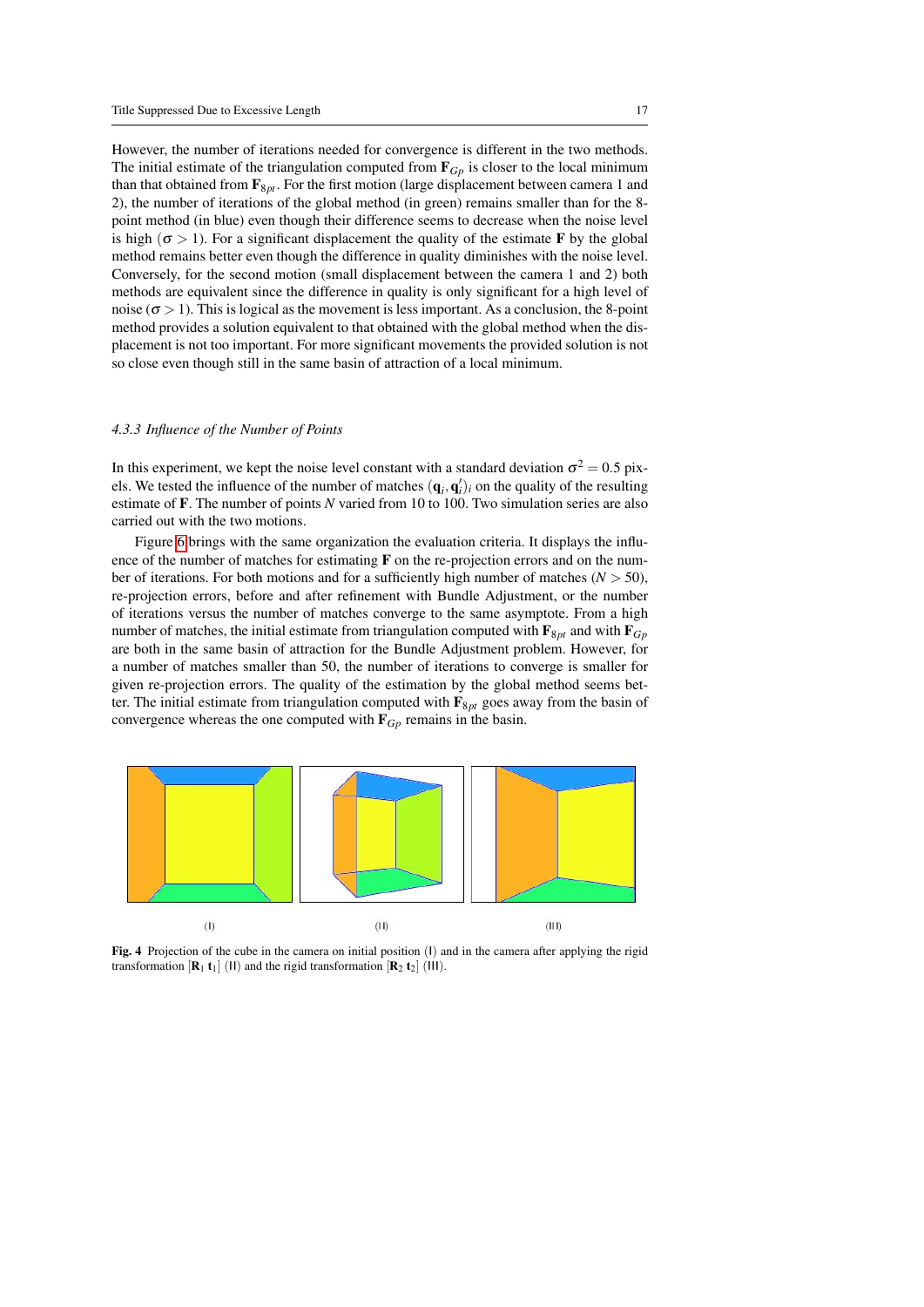

<span id="page-17-0"></span>Fig. 5 For two movements,  $[\mathbf{R}_1 \mathbf{t}_1]$  (left column) and  $[\mathbf{R}_2 \mathbf{t}_2]$  (right column), reprojection errors and number or iterations measured against image noise.

### *4.3.4 Influence of the Number of Points with Wide Baseline*

In order to sustain the previous behavior, for a noise standard deviation of  $\sigma^2 = 1$  pixel and for the significant displacement  $[\mathbf{R}_1 \mathbf{t}_1]$ , the influence of the number of matching points on the re-projection errors and on the number of iterations was tested. In this difficult context, Figure [7](#page-18-1) demonstrates that the initial estimate computed from F*Gp* is always closer to the local minimum than that computed from  $\mathbf{F}_{8pt}$ . No matter what is the number of matching points, the number of iterations needed to converge is always smaller.

As a conclusion, the quality of solutions obtained by both methods is almost identical when the movement is not too important, the number of matching points is sufficiently large, and the noise level is not too high. However, when one of these three parameters varies then the 8-point method lacks precision whereas the global method still allows Bundle Adjustment to convergence to the global minimum. The 8-point method computes the projection of an unconstrained local minimizer on the feasible set whereas the global method provides a global minimizer of the constrained optimization problem. It is already surprising that even for good values of the three parameters the resulting solutions are not too far apart. But for worst values of the parameters it would be even more surprising.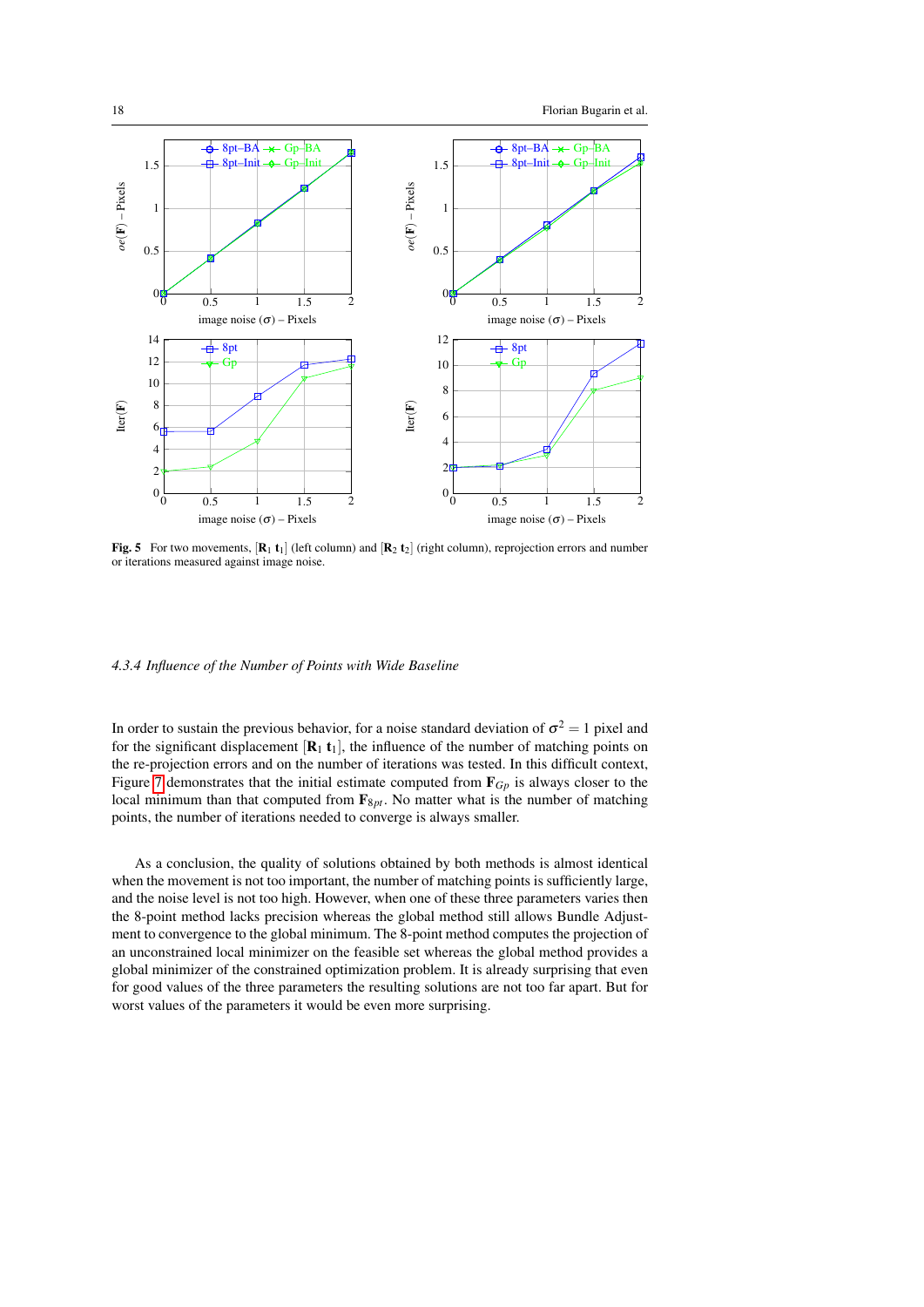

<span id="page-18-0"></span>Fig. 6 For two movements,  $[R_1 t_1]$  (left column) and  $[R_2 t_2]$  (right column), reprojection errors and number or iterations measured against number of points for a gaussian noise with a variance fixed to 0.5.



<span id="page-18-1"></span>Fig. 7 For the movement  $\left[\mathbf{R}_1 \, \mathbf{t}_1\right]$ , reprojection errors and number or iterations measured against number of points for a gaussian noise with a variance fixed to 1 (left and right).

# 4.4 Experiments on Real Data

The evaluation criteria remain the same,  $e_{\text{Init}}(\mathbf{F})$ ,  $e_{\text{BA}}(\mathbf{F})$  and Iter( $\mathbf{F}$ ) and the computation time is added. Two experiments were carried out with two sets of images that illustrate different motions between two successive images.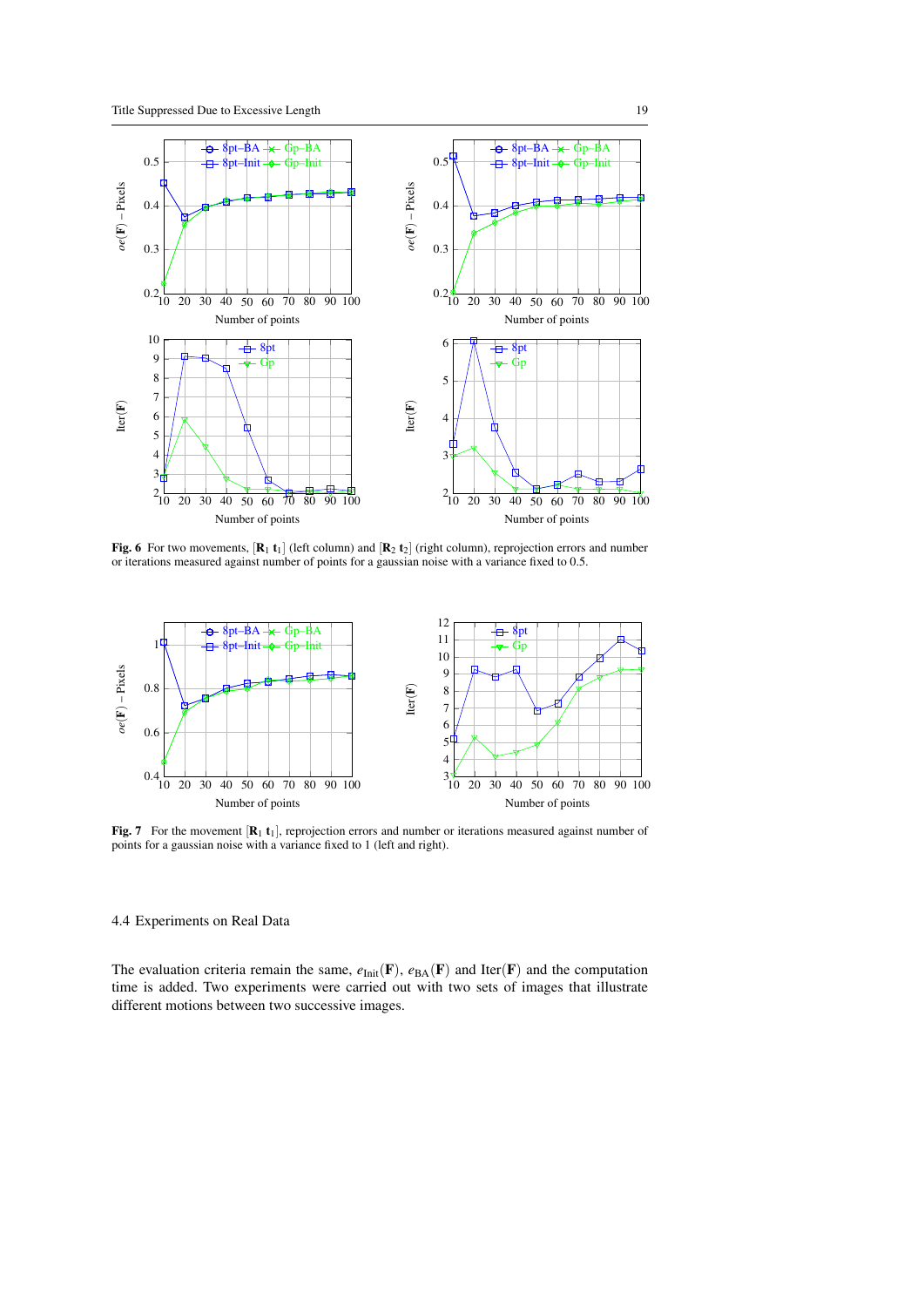### *4.4.1 Experiment 1*

The first set of four images (see Table [8\)](#page-21-3) shows all possible epipolar configurations (right or left epipole at infinity ...). With four images, six motions between a pair of images are possible:  $A - B$ ,  $A - C$ ,  $A - D$ ,  $B - C$  (infinite epipoles correspond, e.g., to pure translation motions), B−D and C−D. For every pair of images, 60 matches are available to compute an estimate of F. The values of the evaluation criteria are summarized in table [8.](#page-21-3) No matter what pair of images is used, the re-projection errors and the number of iterations are almost always better when  $\mathbf{F}_{Gp}$  is used as initial guess. In addition, for three motions (A – C, A – D and C−D), in contrast with the initial guess F*Gp*, the initial guess from the 8-point method is not in a better basin of attraction. This may explain why the initial re-projection errors  $e_{\text{Init}}(\mathbf{F})$  are sometimes larger for  $\mathbf{F}_{G_p}$  as the initial guess may be in a good basin of attraction but with a larger re-projection error. For the four motions A−B, B−C, B−D and B−D, both initializations are in the same basin of attraction but the number of iterations demonstrates that the initial guess from the global method is always closer to the local minimizer. Finally, even though the computation time of the latter is significantly larger than for the 8-point method, it still remains compatible with a practical use.

### *4.4.2 Experiment 2*

The second experiment compares the two methods on large motions. It is based on many series of images. First we test our algorithm with the classic series *Library*, *Merton*, *dinosaur* and *house* that are available at <www.robots.ox.ac.uk/~vgg/data/data-mview.html>. For the set of three images of *Library* and *Merton* serie, Table [9,](#page-22-6) [10,](#page-22-7) [11](#page-23-3) and Table [12](#page-23-4) demonstrate that the quality of the solution achieved by the global method is always better than with the 8-point method (in some cases both solutions are very close).

We also conducted the same tests on other pairs of images. For the first pair, we used images from a standard cylinder graciously provided by the company NOOMEO. This cylinder is use to evaluate the accuracy of 3D reconstructions. Matched points are calculated with digital image correlation method. They are located in a window inside the cylinder. Thus, we have 6609 pairs  $(q_i, q_i)$ *i* matched to sub-pixel precision. Results are presented in the Table [13.](#page-24-7) We observe that the computation time of the 8-point method exceeds one second. This is due to the large number of matched points which leads to the resolution of a large linear system. However, as the points are precisely matched, this system is well conditioned. But the quality of the fundamental matrix estimated with the 8-point method is not sufficient to properly initialize the Bundle-Adjustment because the final re-projection error is 1.47 pixels. At the same time, even if the number of iterations is larger, our global method supplies a good estimation because the final re-projection error is 0.25 pixels. Furthermore, the calculation time remains constant in approximately 2 seconds. For the second pair, we use images taken by an endoscope. Table [14](#page-24-8) shows the results obtained on this difficult case. As for the previous example, we observe that the fundamental matrix estimated by our global method is good quality because the final error is 0.93 pixels. At the same time, Bundle Adjustement puts more iterations to converge on a less precise solution when we use  $\mathbf{F}_{8pt}$  to initialize it.

For the set of 36 images of the *Dinosaur* series and 9 images of the *house* series, we tested the influence of motion amplitude between a pair of image on the quality of the resulting estimates obtained by both methods. For this purpose, we had both estimates with all possible motions  $((0,1),(1,2),(2,3),...)$  with 1-image distance, then all possible motions  $((0,2),(1,3),(2,4),...)$  with 2-image distance, and so on. With this process, we can measure the influence of the average angle on the quality of the fundamental matrix estimated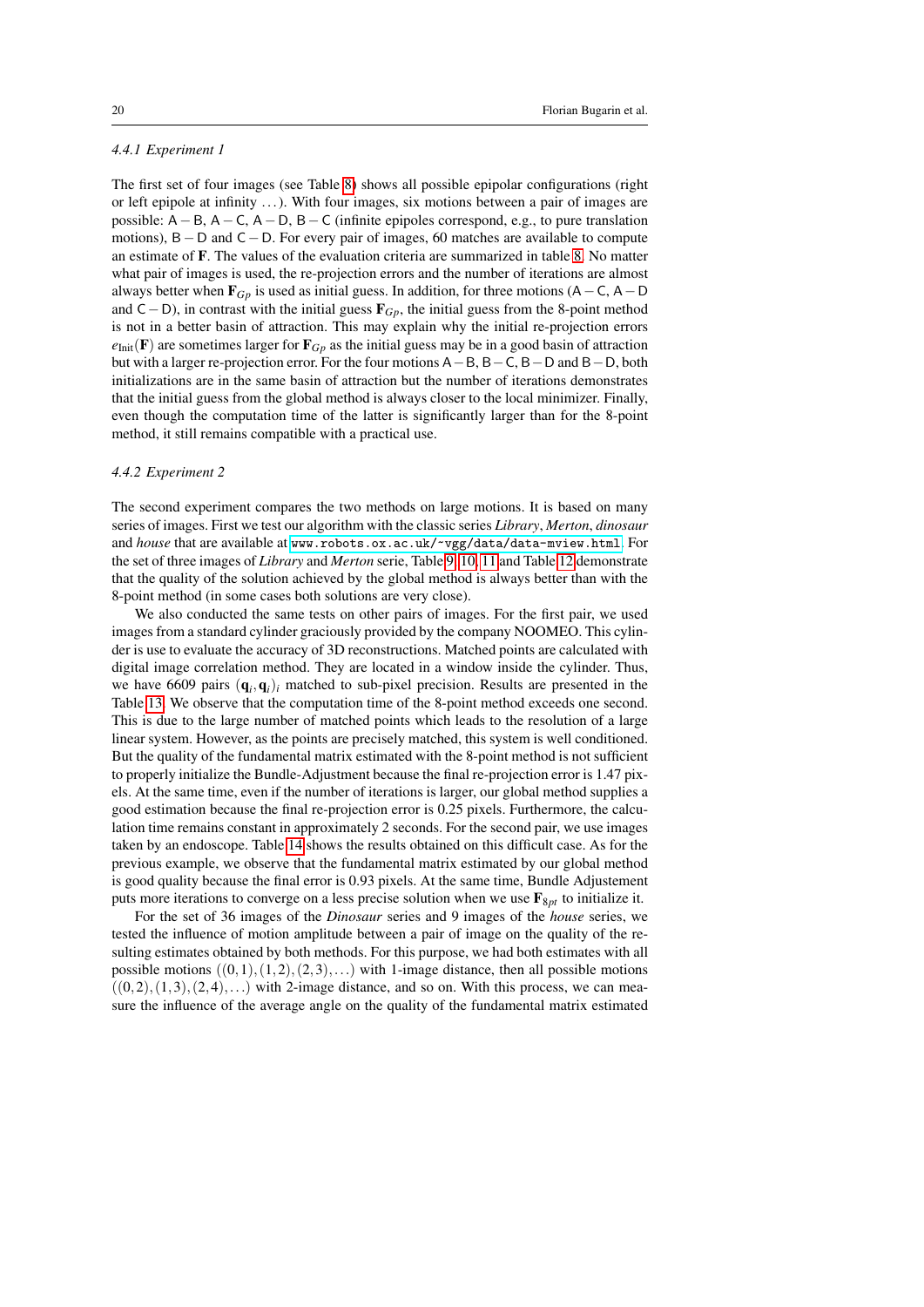by both methods. Figures from [15](#page-25-5) to [20](#page-27-5) shows the average of re-projection errors and the average of number of iterations with respect to average angle for the two series. The reprojection error after Bundle Adjustment is always smaller with the global method and with always a smaller number of iterations. Next, the larger the movement the more the solution by both methods deteriorates. But the deterioration is larger for the 8-point method than for the global method. One may also observe that in some cases the re-projection error before Bundle Adjustment is in favor of the 8-point method. In analogy with the real cases studied before, this may be due to the fact that for these cases the initial guess  $\mathbf{F}_{G_p}$  is in a basin of attraction with a better local minimum than in the basin of attraction associated with  $\mathbf{F}_{8}$ <sub> $P_t$ </sub>, but the 'distance' between the initial guess and the corresponding local minimizer is larger for  $\mathbf{F}_{Gp}$  than for  $\mathbf{F}_{8Pt}$ . Indeed in such cases the number of iterations is larger for  $\mathbf{F}_{Gp}$  than for  $\mathbf{F}_{8Pt}$ .

# 5 Conclusion

We have studied the problem of estimating globally the fundamental matrix over nine parameters and under rank and normalisation constraints. We have proposed a polynomial-based approach which enables one to estimate the fundamental matrix with good precision. More generally, we have shown how to modify the constraints on the numerical certificate of optimality to obtain fast and robust convergence. The method converges in a reasonable amount of time compared to other global optimization methods.

From computational experiments conducted on both simulated and real data we conclude that the global method always provides an accurate initial estimation for the subsequent bundle adjustment step. Moreover, we have shown that if the eight-point method has a lower computational cost, its resulting estimate often lies further away from the global optimum obtained by the global method.

# References

- <span id="page-20-0"></span>1. H. C. Longuet-Higgins. A computer algorithm for reconstructing a scene from two projections. *Nature*, 293:133–135, Sep 1981.
- <span id="page-20-1"></span>2. X. Armangué and J. Salvi. Overall view regarding fundamental matrix estimation. *Image and Vision Computing*, 21:205–220, 2003.
- <span id="page-20-2"></span>3. R. Y. Tsai and T. S. Huang. Uniqueness and estimation of three-dimensional motion parameters of rigid objects with curved surfaces. *IEEE Transaction on Pattern Analysis and Machine Intelligence*, 6:13–26, 1984.
- <span id="page-20-3"></span>4. R. Hartley. In Defence of the 8-point Algorithm. In *5 th International Conference on Computer Vision (ICCV'95)*, pages 1064–1070, Boston (MA, USA), Jun 1995.
- <span id="page-20-4"></span>5. P. H. S. Torr and A. W. Fitzgibbon. Invariant fitting of two view geometry or "in defiance of the 8 point algorithm". 2002.
- <span id="page-20-5"></span>6. W. Chojnacki, M. J. Brooks, and A. Van Den Hengel. Revisiting hartley's normalized eight-point algorithm. *IEEE Transactions on Pattern Analysis and Machine Intelligence*, 25:1172–1177, 2003.
- <span id="page-20-6"></span>7. A. Bartoli and P. Sturm. Nonlinear estimation of the fundamental matrix with minimal parameters. *IEEE Trans. Pattern Anal. Mach. Intell.*, 26(3):426–432, March 2004.
- <span id="page-20-7"></span>8. J. B. Lasserre. Global optimization with polynomials and the problem of moments. *SIAM Journal on Optimization*, 11:796–817, 2001.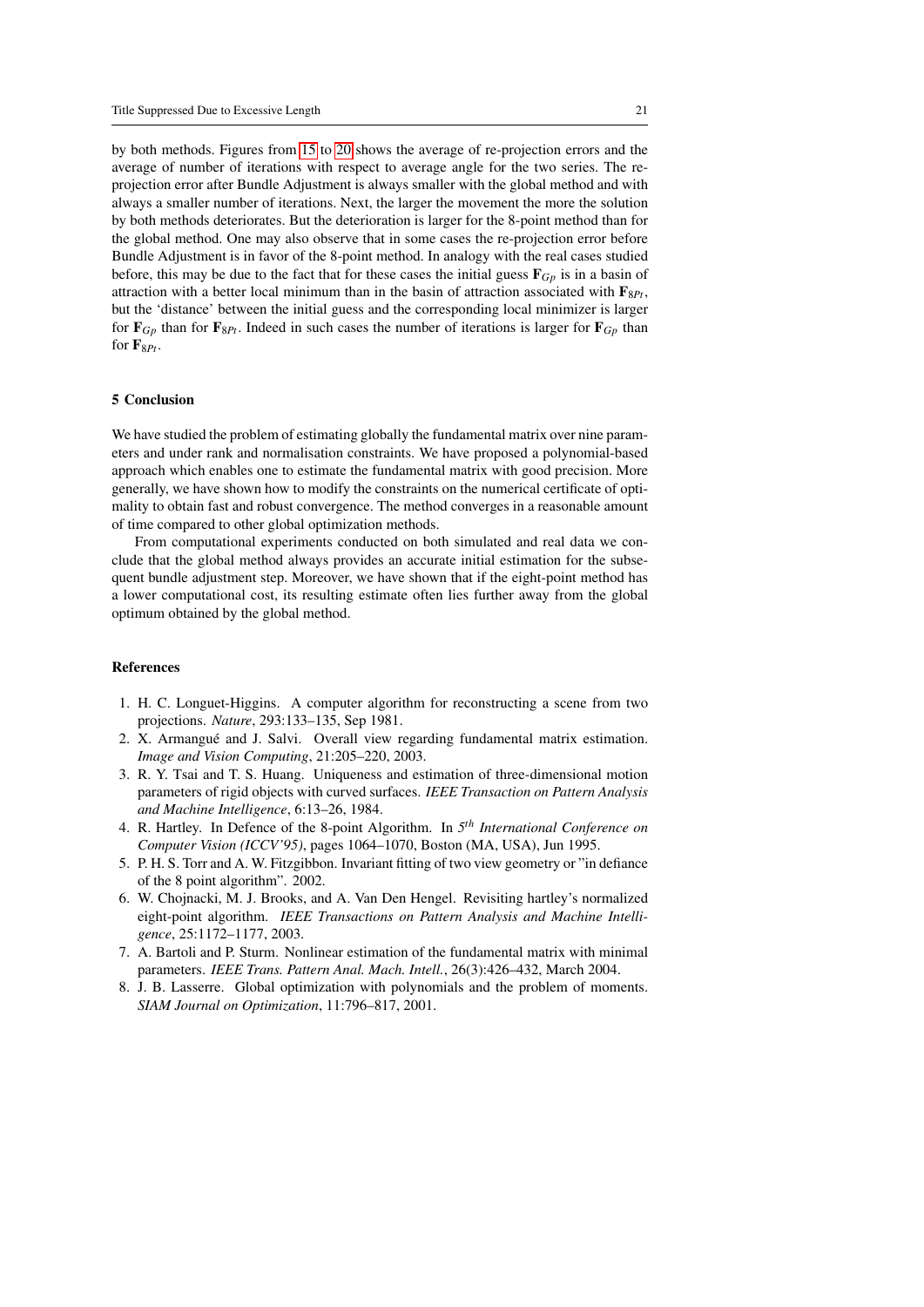

 $- A -$ 



$$
\mathsf{B} \mathop{\mathsf{--}}\nolimits
$$



 $-C -D -$ 



| <b>Views</b> |   | Epipoles          |                   | $e_{\text{Init}}(\mathbf{F})$ |                   | $e_{\text{BA}}(\mathbf{F})$ |                   | Iter(F)            |                | Time(s)            |                   |
|--------------|---|-------------------|-------------------|-------------------------------|-------------------|-----------------------------|-------------------|--------------------|----------------|--------------------|-------------------|
|              |   | e                 | e                 | $\mathbf{F}_{8Pt}$            | $\mathbf{F}_{Gp}$ | $\mathbf{F}_{8Pt}$          | $\mathbf{F}_{Gp}$ | $\mathbf{F}_{8Pt}$ | ${\bf F}_{Gp}$ | $\mathbf{F}_{8Pt}$ | $\mathbf{F}_{Gp}$ |
| A            | В | $\Theta$          | $\infty$          | 0.597617                      | 0.65270           | 0.00252                     | 0.00252           | 6                  | o              | 0.017              | 2.39              |
| Α            |   | $\infty$          | $\infty$          | 5.61506                       | 5.61996           | 2.48258                     | 0.00342           | 122                | 175            | 0.017              | 1.98              |
| А            | D | $\leftrightarrow$ | $\leftrightarrow$ | 21.0855                       | 21.5848           | 4.74837                     | 0.00344           | 105                | 30             | 0.017              | 2.12              |
| B            |   | $\infty$          | $\infty$          | 2.49098                       | 1.91136           | 0.00260                     | 0.00260           | 17                 | 12             | 0.018              | 1.97              |
| B            | D | $\infty$          | $\bullet$         | 22.0071                       | 23.6253           | 0.00268                     | 0.00268           | 122                | 81             | 0.018              | 1.92              |
|              | D | $\infty$          | $\Theta$          | 28.6586                       | 28.6174           | 16.6507                     | 0.25921           | 39                 | 1001           | 0.018              | 2.1               |

<span id="page-21-3"></span>Fig. 8 Reprojection Error before ( $e_{Init}$ (F)) and after Bundle Adjustment ( $e_{BA}$ (F)), Number of Iterations  $(Iter(F))$ , and CPU time to compute  $F$  (Time), obtained when combining pairs of images to obtain epipoles close to the images or toward infinity

- <span id="page-21-0"></span>9. D. Henrion and J.B. Lasserre. Gloptipoly: Global optimization over polynomials with Matlab and SeDuMi. *Proceedings of IEEE Conference on Decision and Control*, Dec. 2002.
- <span id="page-21-1"></span>10. X. Xuelian. New fundamental matrix estimation method using global optimization. In *Proceedings of International Conference on Computer Application and System Modeling (ICCASM)*, Taiyuan, China, 22–24 October 2010.
- <span id="page-21-2"></span>11. G. Chesi, A. Garulli, A. Vicino, and R. Cipolla. Estimating the fundamental matrix via constrained least-squares: A convex approach. *IEEE Transactions on Pattern Analysis and Machine Intelligence*, 24:397–401, 2002.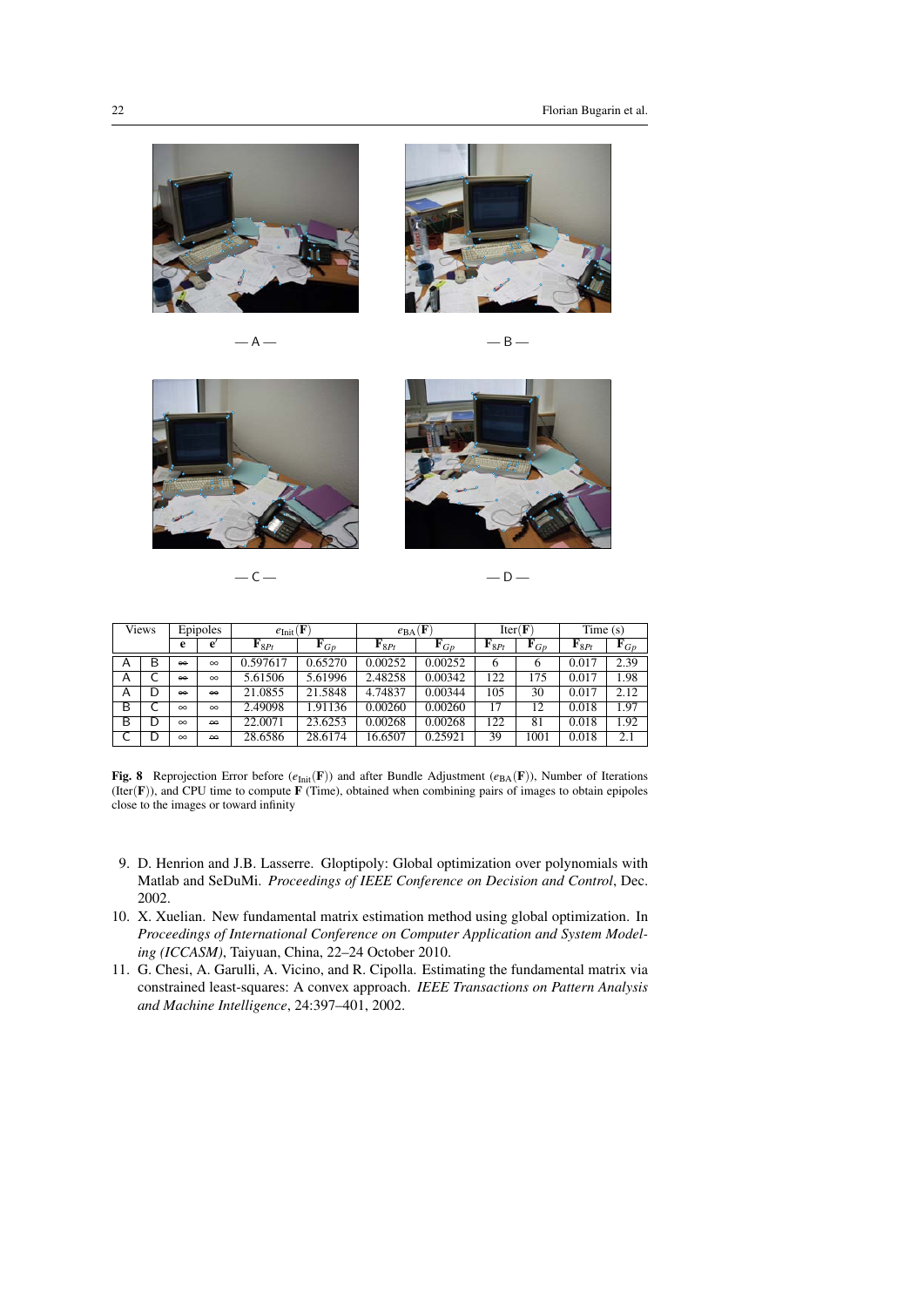

 $1$  2 3

| <b>Views</b> |        | nb Points | $e_{\text{Init}}($ F |                | $e_{BA}$ (F        | Iter(F)       |                    | Time(s)        |                    |                   |
|--------------|--------|-----------|----------------------|----------------|--------------------|---------------|--------------------|----------------|--------------------|-------------------|
|              |        |           | ${\bf F}8P_t$        | ${\bf r}_{Gp}$ | $\mathbf{F}_{8Pt}$ | ${\bf F} G_D$ | $\mathbf{F}_{8Pt}$ | ${\bf r}_{Gp}$ | $\mathbf{F}_{8Pt}$ | $\mathbf{F}_{Gp}$ |
|              |        | 310       | 18.27449             | 18.32095       | 11.39809           | 11.287591     | 65                 |                | 0.035              | 2.05              |
| $\sim$       | ົ      | 439       | 61.84817             | 63.79435       | 41.81854           | 40.2224       | 29                 | 28             | 0.020              | 2.22              |
|              | ົ<br>ت | 439       | 42.67438             | 42.23867       | 28.65971           | 27.90128      | 40                 | 32             | 0.043              | 2.10              |

<span id="page-22-6"></span>Fig. 9 Reprojection Error before  $(e_{\text{Init}}(F))$  and after Bundle Adjustment  $(e_{\text{BA}}(F))$ , Number of Iterations (Iter(F)), and CPU time to compute F (Time), obtained when combining pairs of images of the *Library* series



 $1$  2 3

| <b>Views</b> |        | nb Points | $e_{\text{Init}}(F)$ |                | $e_{\rm BA}$ (F    |                | Iter(F)            |               | Time(s)            |                        |
|--------------|--------|-----------|----------------------|----------------|--------------------|----------------|--------------------|---------------|--------------------|------------------------|
|              |        |           | $\mathbf{F}_{8Pt}$   | ${\bf r}_{Gp}$ | $\mathbf{F}_{8Pt}$ | ${\bf r}_{Gp}$ | $\mathbf{F}_{8Pt}$ | ${\bf F} G_D$ | $\mathbf{F}_{8Pt}$ | ${\bf F} G_D$          |
|              | ∼      | 485       | 15.1771              | 15.3126        | 9.8859             | 9.7360         |                    | 55            | 0.048              | 2.02                   |
| ⌒            | ⌒<br>ັ | 439       | 61.84817             | 63.79435       | 41.81854           | 40.2224        | 29                 | 28            | 0.020              | າ າາ<br><u>_ _ _ _</u> |
|              | ົ<br>ັ | 384       | 51.3128              | 2.3690         | 7.5245             | 0.56180        |                    | 52            | 0.040              | 271<br>4.11            |

<span id="page-22-7"></span>Fig. 10 Reprojection Error before  $(e_{\text{Init}}(F))$  and after Bundle Adjustment  $(e_{\text{BA}}(F))$ , Number of Iterations (Iter(F)), and CPU time to compute F (Time), obtained when combining pairs of images of the *Merton1* series

- <span id="page-22-0"></span>12. F. Kahl and D. Henrion. Globally optimal estimates for geometric reconstruction problems. *International Journal of Computer Vision*, 74:3–15, 2007.
- <span id="page-22-1"></span>13. J. Salvi. *An Approach to Coded Structured Light to Obtain Three Dimensional Information*. PhD thesis, University of Girona, 1999.
- <span id="page-22-2"></span>14. P. Chen. Why not use the lm method for fundamental matrix estimation? *IET computer vision*, 4(4):286–294, 2010.
- <span id="page-22-3"></span>15. Q.-T. Luong and O. Faugeras. The fundamental matrix: Theory, algorithms, and stability analysis. *International Journal of Computer Vision*, 17(1):43–76, 1996.
- <span id="page-22-4"></span>16. Z. Zhang. Determining the epipolar geometry and its uncertainty : A review. *International Journal of Computer Vision*, 27:161–195, 1998.
- <span id="page-22-5"></span>17. A. Van Den Hengel, W. Chojnacki, M. J. Brooks, and D. Gawley. A new constrained parameter estimator: Experiments in fundamental matrix computation. In *In Proceedings*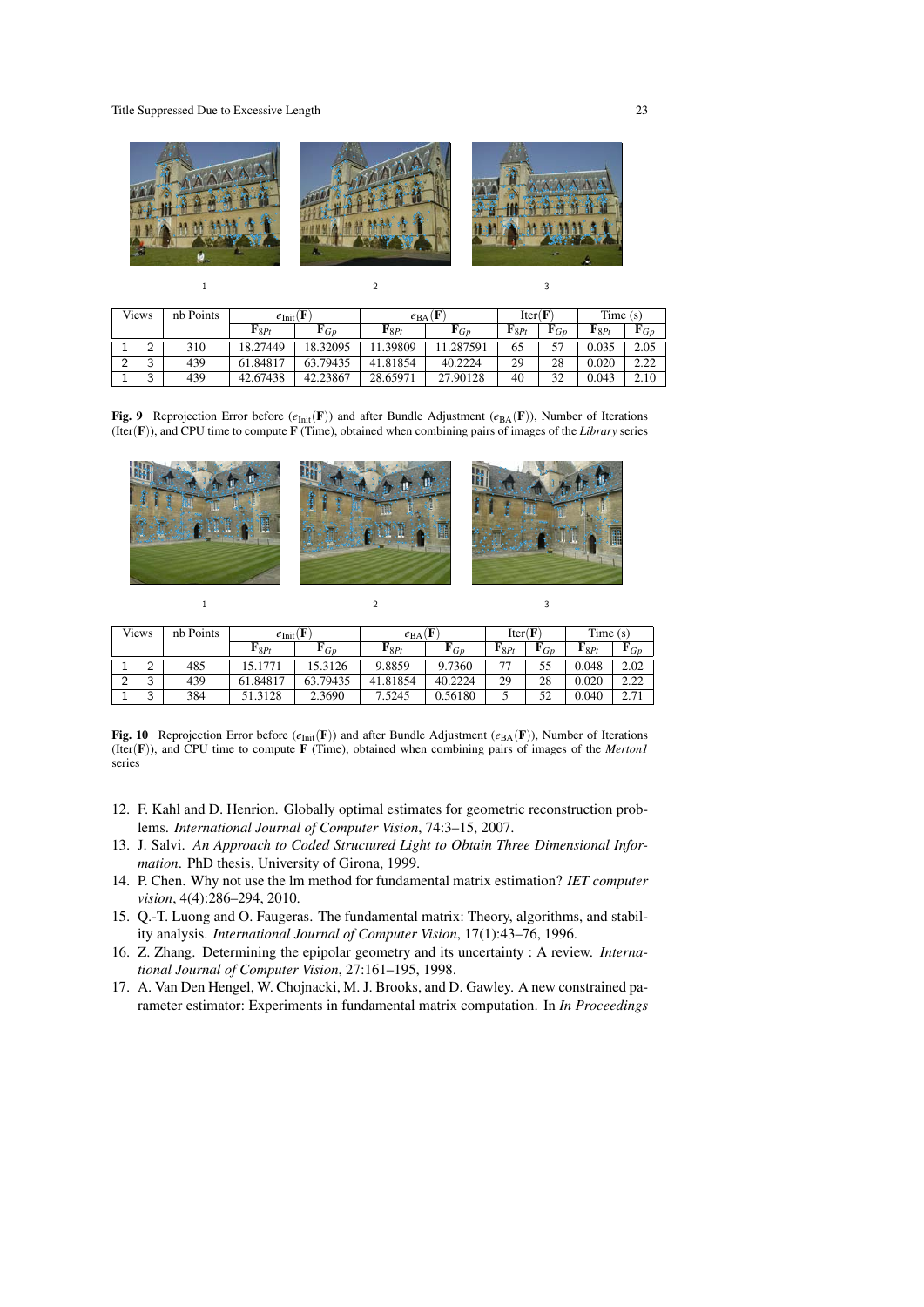

 $1$  2 3

| <b>Views</b> |        | nb Points |                    | $e_{\text{Init}}(F)$ |                    | Ŧ<br>$e_{BA}$     |                    | Iter(F)        |                    | Time(s)        |  |
|--------------|--------|-----------|--------------------|----------------------|--------------------|-------------------|--------------------|----------------|--------------------|----------------|--|
|              |        |           | $\mathbf{F}_{8Pt}$ | ${\bf F}_{Gp}$       | $\mathbf{F}_{8Pt}$ | $\mathbf{F}_{Gp}$ | $\mathbf{F}_{8Pt}$ | ${\bf F}_{Gp}$ | $\mathbf{F}_{8Pt}$ | ${\bf r}_{Gp}$ |  |
| ┻            |        | 345       | 24.7158            | 29.6530              | 14.0481            | 2.7599            | 69                 | 42             | 0.037              | 2.91           |  |
| ◠<br>∸       | っ<br>J | 97        | 143.431            | 154.880              | 73.8776            | 72.8977           | 14                 | 19             | 0.026              | 2.52           |  |
| ┻            | 3      | 270       | 59.8109            | 77.9734              | 30.3824            | 15.6367           | 38                 | 32             | 0.031              | 2.37           |  |

<span id="page-23-3"></span>Fig. 11 Reprojection Error before ( $e_{Init}(\mathbf{F})$ ) and after Bundle Adjustment ( $e_{BA}(\mathbf{F})$ ), Number of Iterations (Iter(F)), and CPU time to compute F (Time), obtained when combining pairs of images of the *Merton2* series



 $1$  2 3

| <b>Views</b> |                                 | nb Points | $e_{\text{Init}}(\mathbf{F})$ |                | $e_{BA(F)}$        |                   | Iter(F)            |                   | Time(s)            |                |
|--------------|---------------------------------|-----------|-------------------------------|----------------|--------------------|-------------------|--------------------|-------------------|--------------------|----------------|
|              |                                 |           | $\mathbf{F}_{8Pt}$            | ${\bf r}_{Gp}$ | $\mathbf{F}_{8Pt}$ | $\mathbf{F}_{Gp}$ | $\mathbf{F}_{8Pt}$ | $\mathbf{F}_{Gp}$ | $\mathbf{F}_{8Pt}$ | ${\bf F}_{Gp}$ |
|              | ∼                               | 400       | 62.7290                       | 68.6030        | 52.6557            | 23.1740           |                    | 32                | 0.041              | 3.03           |
| $\sim$       | $\overline{\phantom{0}}$<br>. . | 197       | 135.950                       | 140.801        | 83.3365            | 76.8614           | 13                 | 14                | 0.025              | 2.52           |
|              | $\overline{\phantom{0}}$<br>◡   | 264       | 16.7659                       | 118.1754       | 24.7184            | 13.5496           |                    |                   | 0.032              | 2.39           |

<span id="page-23-4"></span>Fig. 12 Reprojection Error before  $(e_{\text{Init}}(F))$  and after Bundle Adjustment  $(e_{\text{BA}}(F))$ , Number of Iterations (Iter(F)), and CPU time to compute F (Time), obtained when combining pairs of images of the *Merton3* series

*of the 13th British Machine Vision Conference*, September 2002.

- <span id="page-23-0"></span>18. W. Chojnacki, M. J. Brooks, A. Van Den Hengel, and D. Gawley. A new approach to constrained parameter estimation applicable to some computer vision problems. In *Statistical Methods in Video Processing Workshop held in conjunction with ECCV'02*, Copenhagen, Denmark, 2002.
- <span id="page-23-1"></span>19. R. Hartley and A. Zisserman. *Multiple View Geometry in Computer Vision*. Cambridge University Press, 2003.
- <span id="page-23-2"></span>20. P. H. S. Torr and D. W. Murray. The development and comparison of robust methods for estimating the fundamental matrix. *International Journal of Computer Vision*, 24:271– 300, 1997.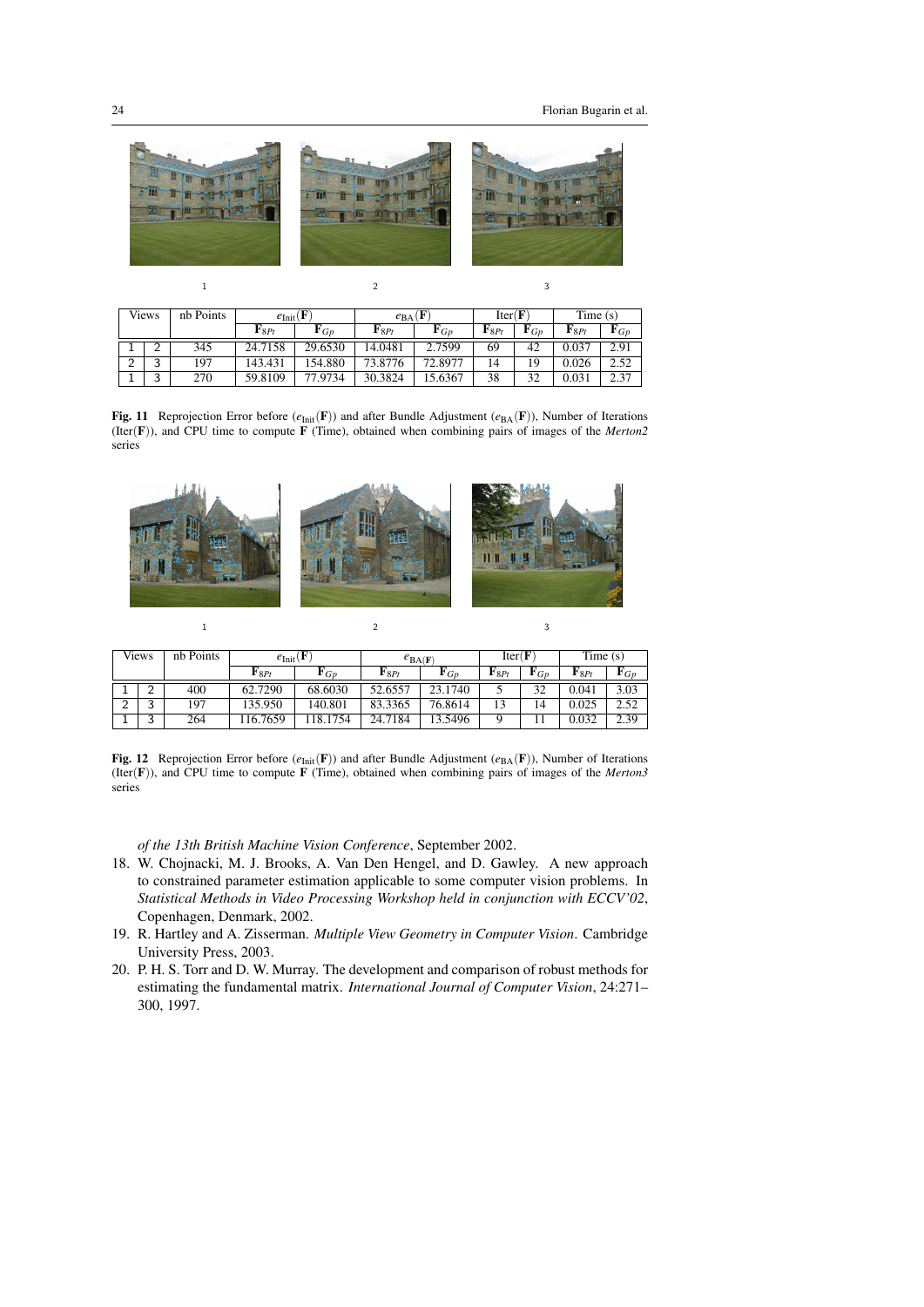$\mathbf{1}$ 

 $\bar{1}$ 



| Views    |   | nb Points | $e_{\text{Init}}$ ( $\bf{F}$ |        | $e_{BA}$ |                | Iter(F)            |                | Time(s)            |                      |
|----------|---|-----------|------------------------------|--------|----------|----------------|--------------------|----------------|--------------------|----------------------|
|          |   |           | $\mathbf{r}_{8Pt}$           | Gp     | "8Pt     | ${\bf r}_{Gp}$ | $\mathbf{F}_{8Pt}$ | $\blacksquare$ | $\mathbf{F}_{8Pt}$ | $\blacksquare$ $G_D$ |
| <b>.</b> | ∸ | 6609      |                              | 6.4021 | 1.4701   | 0.2531         | 401                | ا ت            | າາ<br>رے ۔ 1       | 2.33                 |

<span id="page-24-7"></span>Fig. 13 Reprojection Error before  $(e_{Init}(\mathbf{F}))$  and after Bundle Adjustment  $(e_{BA}(\mathbf{F}))$ , Number of Iterations (Iter(F)), and CPU time to compute F (Time), obtained when combining pairs of images of the *Cylinder* series. The matched points are located in blue bounding boxes.



| Views |        | nb Points | $e_{\text{Init}}$ ( $\bf{r}$ |              | $e_{BA}$ |        | Iter( |                             | Time<br>(S |      |
|-------|--------|-----------|------------------------------|--------------|----------|--------|-------|-----------------------------|------------|------|
|       |        |           | $\mathbf{r}_{8Pt}$           | $\sim$<br>GD | "8Pt     | 'Gp    | "8Pt  | $\tilde{\phantom{a}}$<br>GD | $P_{8Pt}$  |      |
|       | -<br>∽ | 730       | 5.6624                       | 5.6366       | 3.8566   | 0.9386 | 163   | 401                         | 0.07       | 1.69 |

 $\overline{2}$ 

<span id="page-24-8"></span>Fig. 14 Reprojection Error before  $(e_{Init}(\mathbf{F}))$  and after Bundle Adjustment  $(e_{BA}(\mathbf{F}))$ , Number of Iterations (Iter(F)), and CPU time to compute F (Time), obtained when combining pairs of images of the *Endoscope* series

- <span id="page-24-0"></span>21. F. Glover. Future paths for integer programming and links to artificial intelligence. *Comput. Oper. Res.*, 13(5):533–549, 1986.
- <span id="page-24-1"></span>22. P. Hansen and B. Jaumard. Algorithms for the maximum satisfiability problem. *Computing*, 44(4):279–303, 1990.
- <span id="page-24-2"></span>23. A. H. Land and A. G. Doig. An automatic method of solving discrete programming problems. *Econometrica*, 28:497–520, 1960.
- <span id="page-24-3"></span>24. E. R. Hansen and G. W. Walster. *Global optimization using interval analysis, 2nd Edn.* Marcel Dekker, 2003.
- <span id="page-24-4"></span>25. R. E. Moore, R. B. Kearfott, and M. J. Cloud. *Introduction to Interval Analysis*. SIAM, 2009.
- <span id="page-24-5"></span>26. T. Weise. *Global Optimization Algorithms - Theory and Application*. Thomas Weise, 2007-05-01 edition, 2007.
- <span id="page-24-6"></span>27. F. Kahl and D. Henrion. Globally optimal estimates for geometric reconstruction problems. In *Proc. IEEE Int. Conf. Computer Vision (ECCV)*, 2005.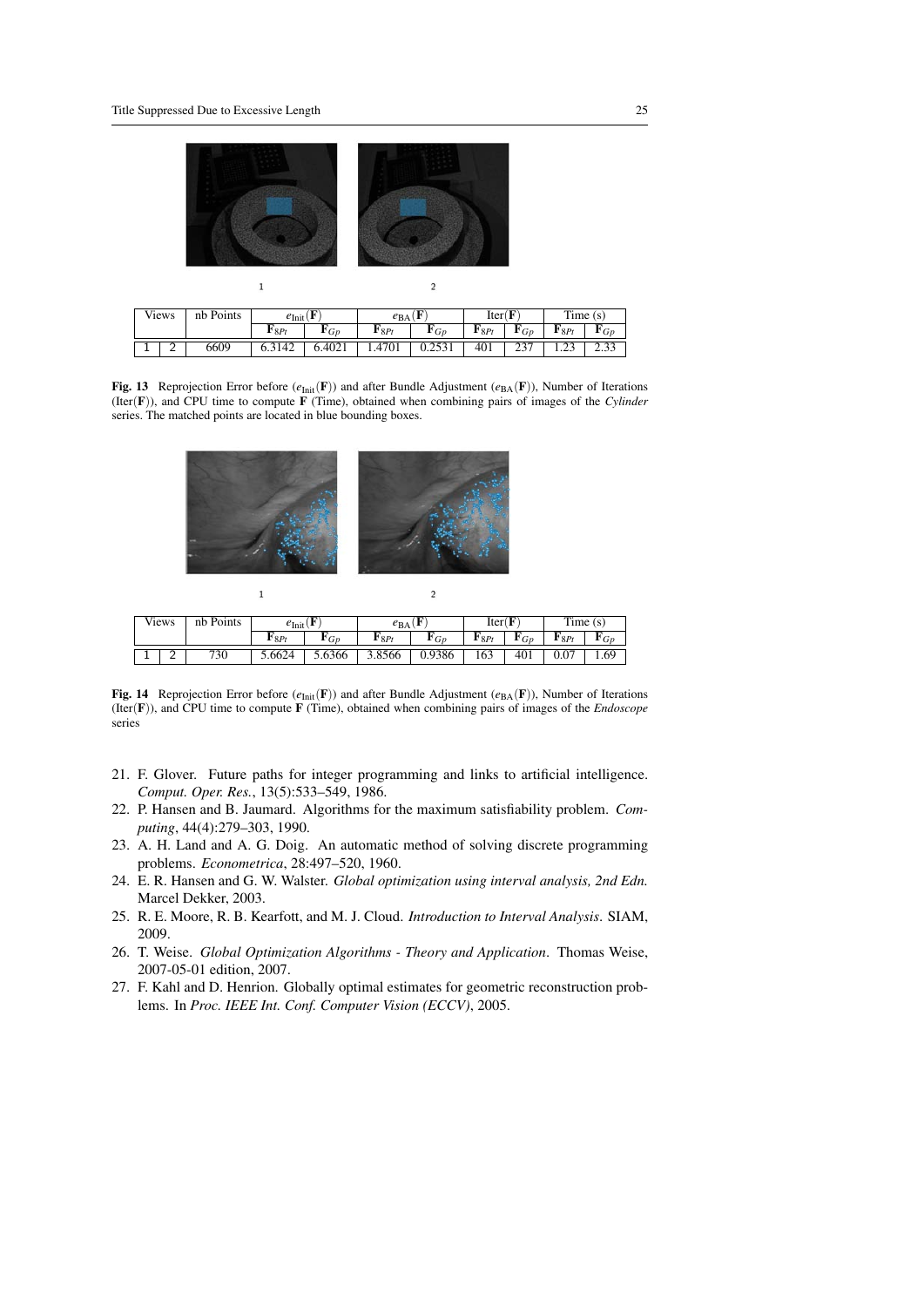

Fig. 15 Initial re-projections errors measured against movement amplitude for the *dinosaur* series

<span id="page-25-5"></span>

Fig. 16 Final re-projections errors measured against movement amplitude for the *dinosaur* series

- <span id="page-25-0"></span>28. Y. Zheng, S. Sugimoto, and M. Okutomi. A practical rank-constrained eight-point algorithm for fundamental matrix estimation. In *Computer Vision and Pattern Recognition, 2013. CVPR 2013. IEEE Conference on*, June 2013.
- <span id="page-25-1"></span>29. J. B. Lasserre. Optimisation globale et theorie des moments. ´ *Comptes Rendus de l'Academie des Sciences ´* , 331:929–934, 2000.
- <span id="page-25-2"></span>30. J. B. Lasserre. *Moments, positive polynomials and their applications*, volume 1 of *Imperial College Press Optimization Series*. Imperial College Press, 2010.
- <span id="page-25-3"></span>31. M. Laurent. Sums of squares, moment matrices and optimization over polynomials. In Emerging Applications of Algebraic Geometry. *IMA Volumes in Mathematics and its Applications*, 149:157–270, 2009.
- <span id="page-25-4"></span>32. B. Borchers. Csdp, a c library for semidefinite programming. *Optimization Methods and Software*, 11:613–623, 1999.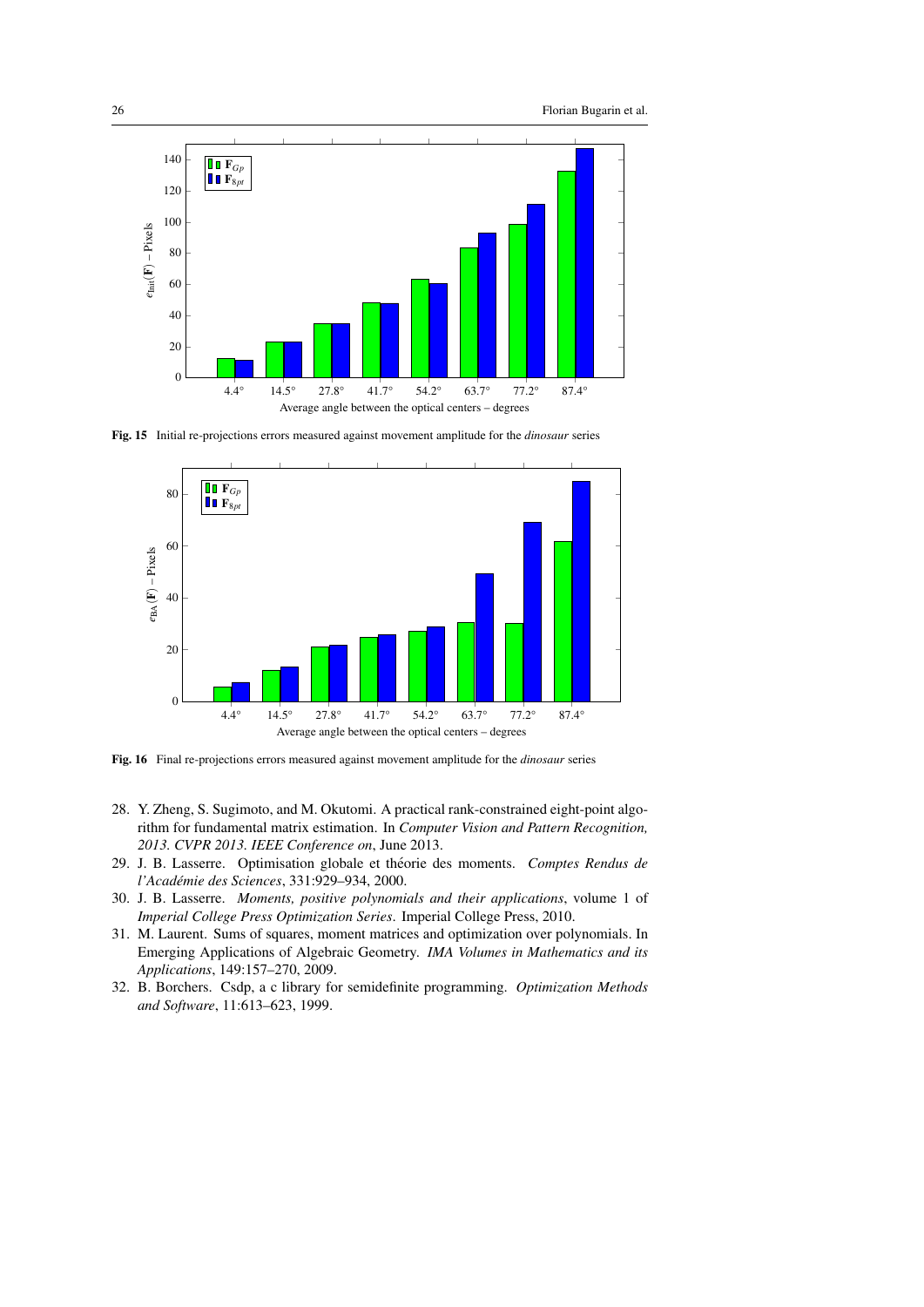

Fig. 17 Number of iterations performed by Bundle-Adjustment to converge measured against movement amplitude for the *dinosaur* series



Fig. 18 Initial re-projections errors measured against movement amplitude for the *House* series

- <span id="page-26-0"></span>33. S. J. Benson and Y. Ye. DSDP5 user guide — software for semidefinite programming. Technical Report ANL/MCS-TM-277, Mathematics and Computer Science Division, Argonne National Laboratory, Argonne, IL, September 2005. [http://www.mcs.anl.](http://www.mcs.anl.gov/~benson/dsdp) [gov/~benson/dsdp](http://www.mcs.anl.gov/~benson/dsdp).
- <span id="page-26-1"></span>34. K. Fujisawa, M. Fukuda, M. Kojima, K. Nakata, M. Nakata, M. Yamashita, K. Fujisawa, M. Fukuda, and K. Kobayashi. Sdpa (semidefinite programming algorithm) – user's manual. Technical report, Dept. Math. and Comp. Sciences – Tokyo Institute of Technology, 2003.
- <span id="page-26-2"></span>35. K.C. Toh, M.J. Todd, and R.H. Tutuncu. Solving semidefinite-quadratic-linear programs using sdpt3. *Mathematical Programming*, 95:189–217, 2003.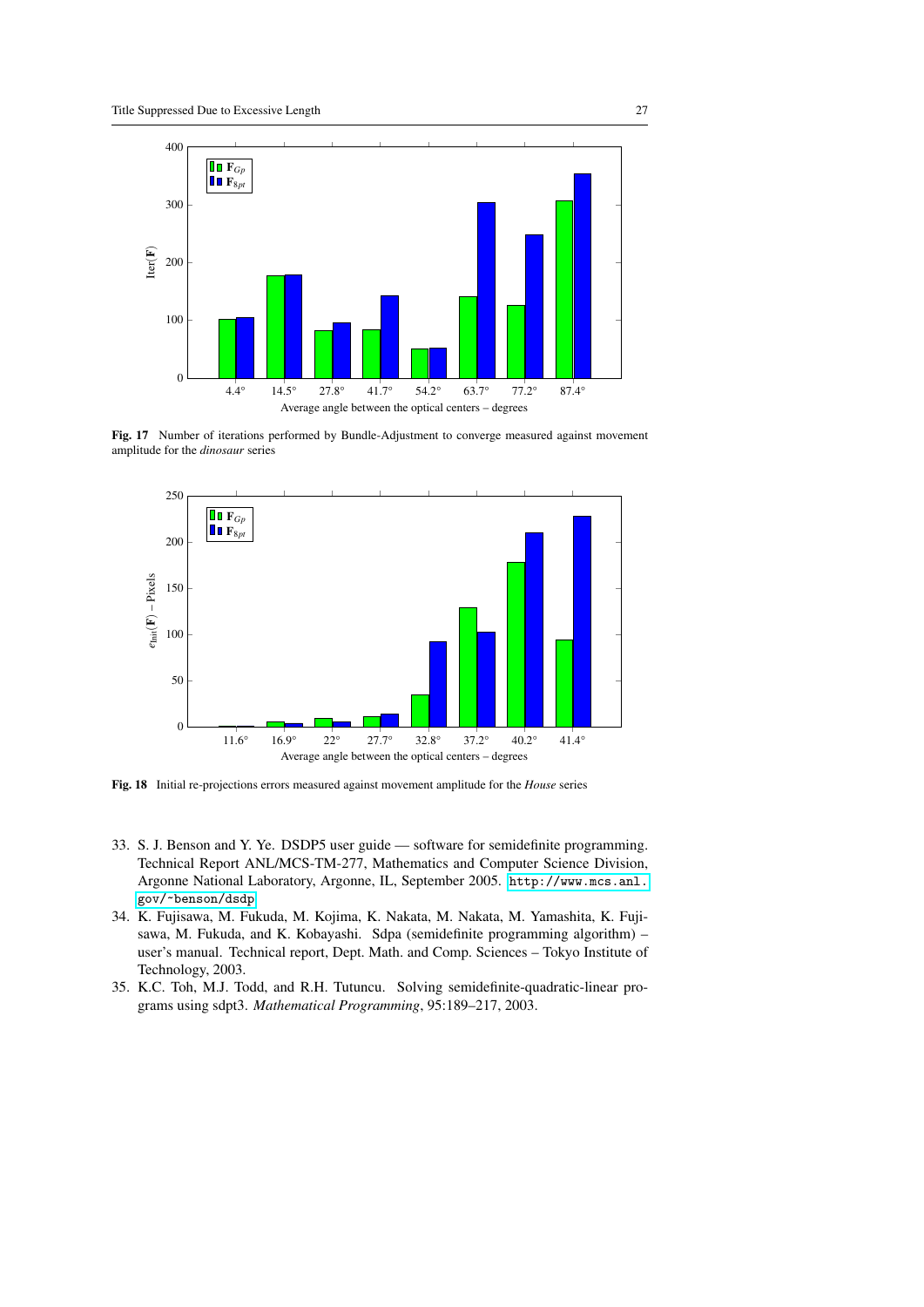

Fig. 19 Final re-projections errors measured against movement amplitude for the *House* series



<span id="page-27-5"></span>Fig. 20 Number of iterations performed by Bundle-Adjustment to converge measured against movement amplitude for the *House* series

- <span id="page-27-0"></span>36. J.F. Sturm. Using SeDuMi 1.02, a MATLAB toolbox for optimization over symmetric cones. *Optimization Methods and Software*, 11–12:625–653, 1999. Version 1.05 available from http://fewcal.kub.nl/sturm.
- <span id="page-27-1"></span>37. J. Nie. Optimality conditions and finite convergence of Lasserre's hierarchy. Technical report, Dept. Math. – Univ. of California at San Diego, 2012.
- <span id="page-27-2"></span>38. D. Henrion, J.B Lasserre, and J. Löfberg. Gloptipoly 3: moments, optimization and semidefinite programming. *Optim. Methods and Software*, 24:761–779, 2009.
- <span id="page-27-3"></span>39. J. Löfberg. Yalmip : A toolbox for modeling and optimization in MATLAB. In Pro*ceedings of the CACSD Conference*, Taipei, Taiwan, 2004.
- <span id="page-27-4"></span>40. K.C. Toh, M.J. Todd, and R.H. Tutuncu. Sdpt3 — a matlab software package for semidefinite programming. *Optimization Methods and Software*, 11:545–581, 1999.